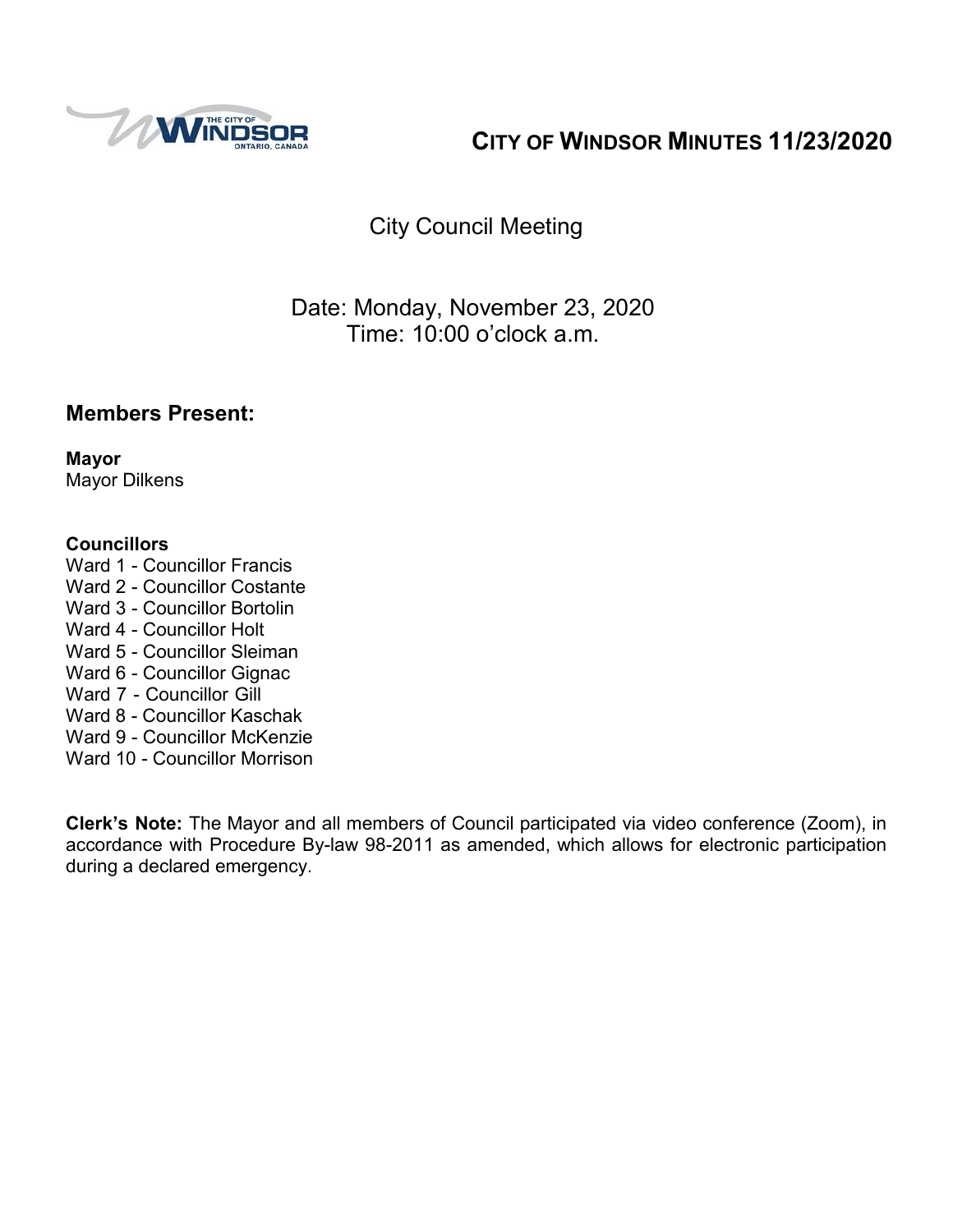## **2. CALL TO ORDER**

The Mayor calls the meeting to order at 10:16 o'clock a.m.

## **3. DISCLOSURE OF PECUNIARY INTEREST AND THE GENERAL NATURE THEREOF**

None disclosed.

## **4. ADOPTION OF THE MINUTES**

## **4.1. Adoption of the Windsor City Council meeting minutes held November 9, 2020**

Moved by: Councillor Costante Seconded by: Councillor Francis

That the minutes of the meeting of Council held November 9, 2020 **BE ADOPTED** as presented. Carried.

Report Number: SCM 330/2020

## **5. NOTICE OF PROCLAMATIONS**

#### **Flag Raising Ceremony**

"The Lebanese Centre of Bachir Gemayel –  $77<sup>th</sup>$  Anniversary of the Independence of Lebanon" – November 22, 2020

## **6. COMMITTEE OF THE WHOLE**

Moved by: Councillor Gignac Seconded by: Councillor Holt

That Council do now rise and move into Committee of the Whole with the Mayor presiding for the purpose of dealing with:

(a) communication items;

(b) consent agenda;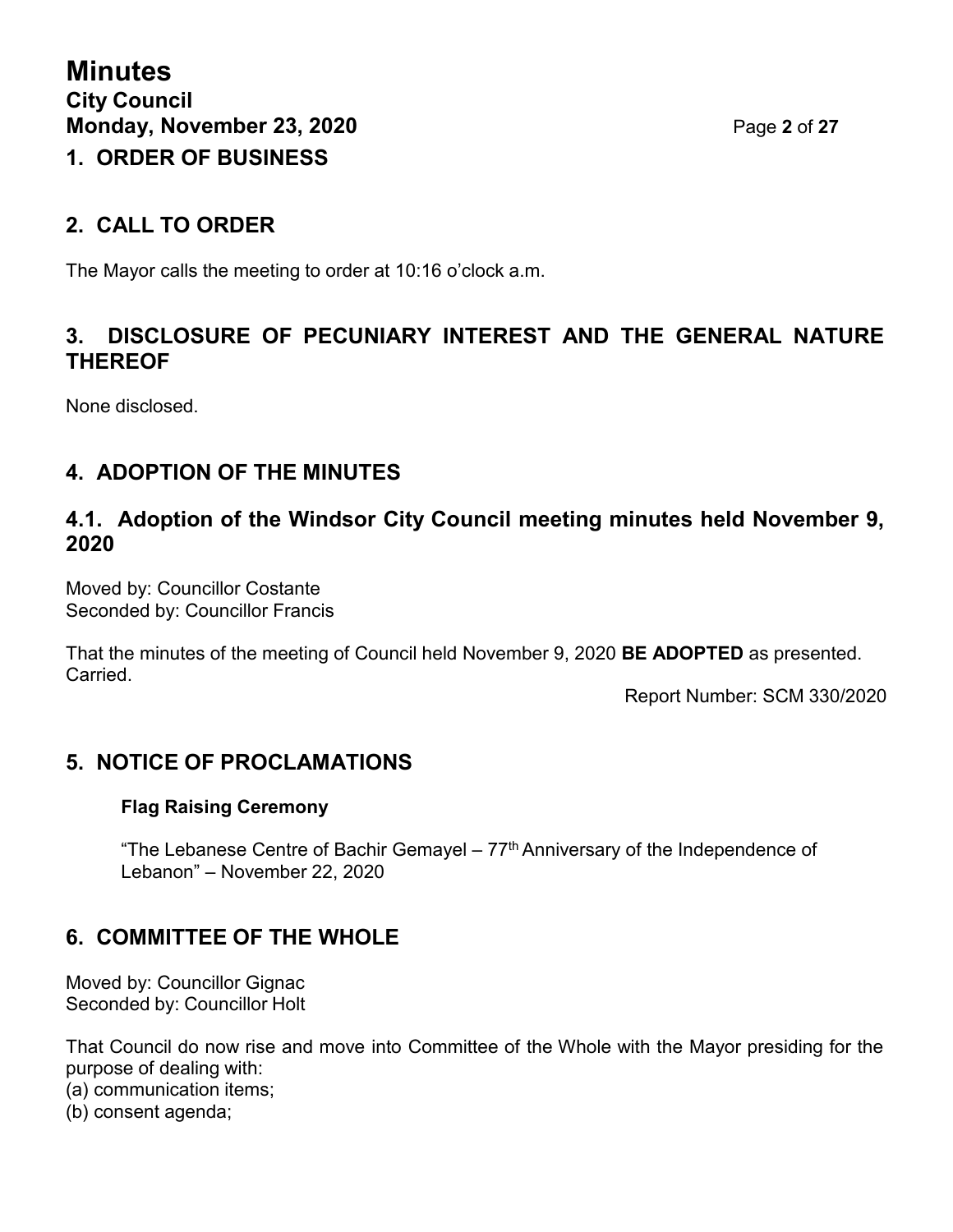## **Minutes City Council Monday, November 23, 2020** Page **3** of **27**

(c) hearing requests for deferrals, referrals and/or withdrawals of any items of business;

(d) hearing presentations and delegations;

(e) consideration of business items;

(f) consideration of Committee reports:

(g) Report of Special In-Camera Meeting or other Committee as may be held prior to Council (if scheduled); and

(h) consideration of by-law 153-2020 through 156-2020 (inclusive).

Carried.

## **7. COMMUNICATIONS INFORMATION PACKAGE**

## **7.1. Correspondence Monday, November 23, 2020**

Moved by: Councillor Kaschak Seconded by: Councillor Gill

Decision Number: CR575/2020

That the following Communication Items 7.1.1 through 7.1.5 (inclusive), 7.1.9, and 7.1.10 as set forth in the Council Agenda **BE REFERRED** as noted, and that Items 7.1.8, 7.1.7, and 7.1.6 be dealt with as follows:

#### **7.1.8 Letter re: Your Quick Gateway (Windsor) Inc. Annual Meeting of Shareholder**

Moved by: Councillor Gignac Seconded by: Councillor Francis

#### Decision Number: CR572/2020

That Windsor, the sole shareholder of YQG **APPROVE** the attached shareholder's resolutions in accordance with City of Windsor Council resolution M318-2013, authorizing the Chief Administrative Officer and City Clerk to execute said resolution on behalf of Windsor; and further,

That Windsor City Council **PETITION** the federal government to have Navigation Canada (NAV Canada) remove Windsor International Airport from a list of six airports currently being studied for possible removal of air traffic controllers, as this would detrimentally affect that airport, and further that the County of Essex and the local MP's and MPP's **BE REQUESTED** to support this motion. Carried.

Clerk's File: MTR/13993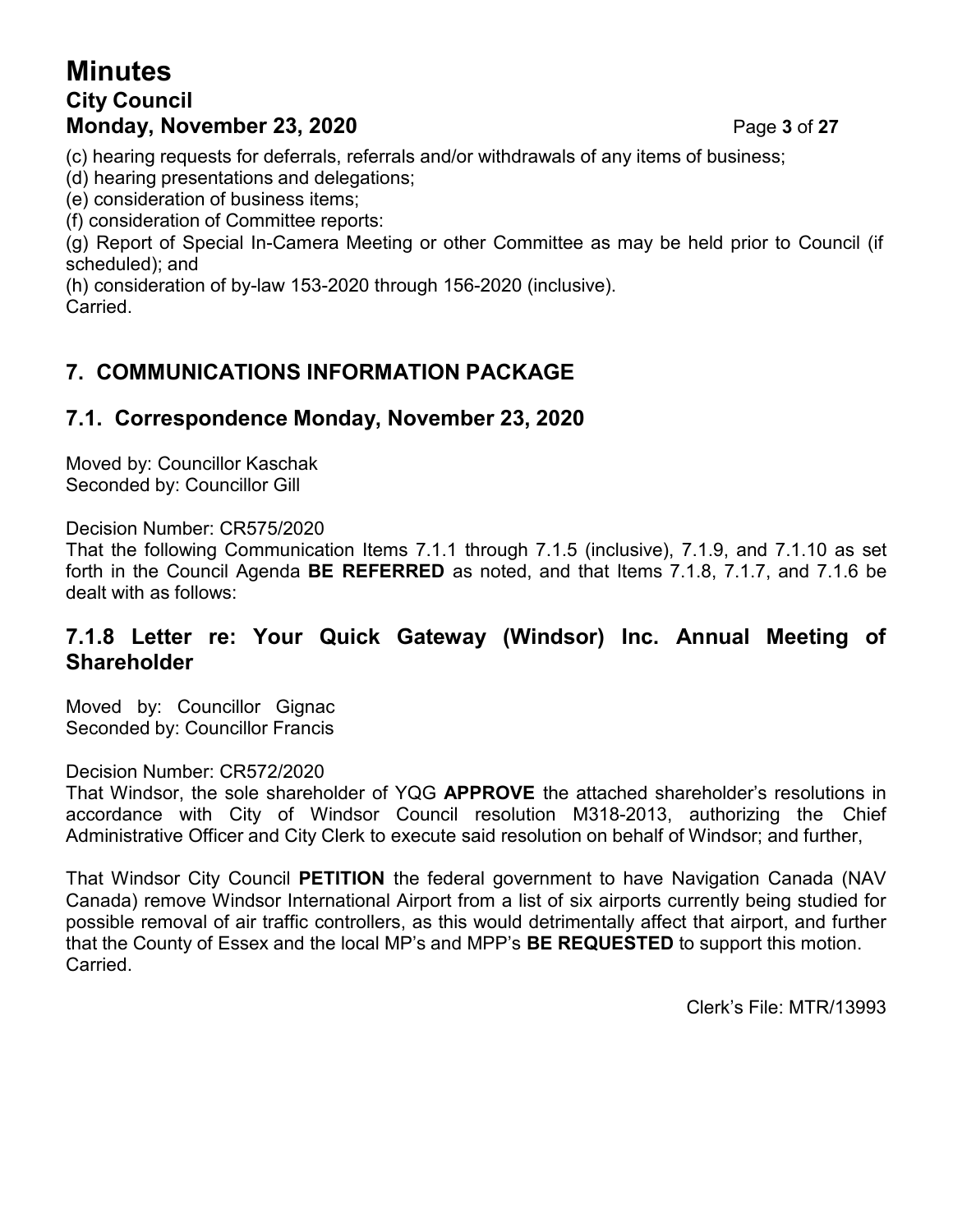# **Minutes**

## **City Council Monday, November 23, 2020** Page **4** of **27**

**7.1.7 Follow-up letter re: phishing scam investigation; implementation of measures to protect the organization; financial risks; high water levels; and appointment of Interim General Manager, Tim Byrne**

Moved by: Councillor Francis Seconded by: Councillor Sleiman

Decision Number: CR573/2020

That the correspondence from the Chair of the Essex Region Conservation Authority (ERCA) dated November 6, 2020 regarding recent board decisions pertaining to the August 28, 2020 phishing scam **BE RECEIVED**; and further,

That administration **BE DIRECTED** to invite representatives from ERCA to appear before Council for a presentation and discussion on the matter. Carried.

Clerk's File: EI2020 & GCE2020

## **7.1.6 Request that Council pass a resolution calling for the Province of Ontario to move toward phasing out gas-fired power plants**

Moved by: Councillor Holt Seconded by: Councillor McKenzie

#### Decision Number: CR574/2020

WHEREAS: The Government of Ontario is planning to increase electricity generation and greenhouse gas pollution from Ontario's gas-fired power plants by more than 300% by 2025 and by more than 400% by 2040, reversing more than a third of the greenhouse gas pollution reductions achieved by phasing out our coal-fired power plants;

AND WHEREAS: Greenhouse gas pollution is causing temperatures in Canada to rise at more than double the rate of the rest of the world, causing impacts to the operations and citizens of the City of Windsor;

AND WHEREAS: The City of Windsor has declared a Climate Emergency and is taking measures to mitigate and adapt to the climate impacts caused by increasing greenhouse gas pollution;

AND WHEREAS: There are feasible, cost-effective alternatives to increasing gas-fired electricity generation without increasing greenhouse gas pollution at costs well below the current price for Ontario's nuclear energy (9.5 cents/kWh), including:

- energy efficiency investments;
- low-cost, distributed, renewable energy, providing employment in Ontario communities and restoring our leadership in this industry;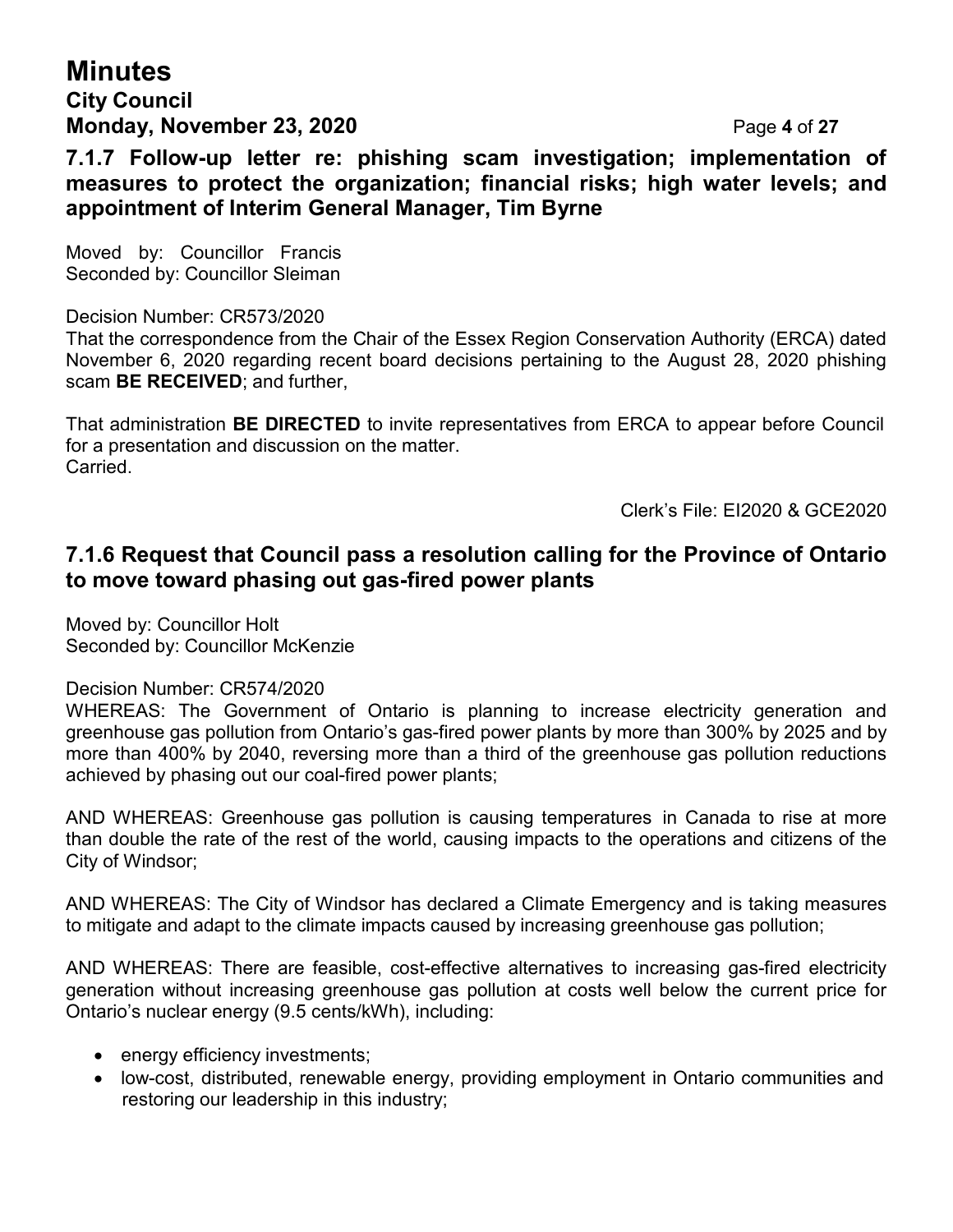# **Minutes City Council Monday, November 23, 2020 Page 5 of 27**

- the purchase of low-cost power offered by the Province of Quebec from its existing hydroelectric generating stations; and
- using Quebec's system of reservoirs like a giant battery to back-up made-in-Ontario renewable power, eliminating the need to use gas-fired power plants for this purpose;

THEREFORE BE IT RESOLVED that the City of Windsor **REQUESTS** the Government of Ontario to place an interim cap of 2.5 megatonnes per year on the greenhouse gas pollution from Ontario's gas-fired power plants and develop and implement a plan to phase-out all gas-fired electricity generation by 2030 to help Ontario and the City of Windsor meet their climate targets.

AND BE IT FINALLY RESOLVED that this resolution **BE SENT** to the Premier of Ontario, the Minister of Energy, Northern Development and Mines, the Minister of the Environment, Conservation and Parks, all local MPPs and the Association of Municipalities of Ontario. Carried.

Clerk's File: EI/10822

| No.   | Sender                                               | Subject                                                                                                                                                                                 |  |
|-------|------------------------------------------------------|-----------------------------------------------------------------------------------------------------------------------------------------------------------------------------------------|--|
| 7.1.1 | Association of<br>Municipalities of<br>Ontario (AMO) | AMO Policy Update - \$1.75 Billion Announced for<br><b>Broadband Across Canada</b>                                                                                                      |  |
|       |                                                      | <b>MMA2020</b><br>Note & File                                                                                                                                                           |  |
| 7.1.2 | Association of<br>Municipalities of<br>Ontario (AMO) | AMO Policy Update - COVID-19 Framework<br>Updated                                                                                                                                       |  |
|       |                                                      | <b>MMA2020</b><br>Note & File                                                                                                                                                           |  |
| 7.1.3 | Association of<br>Municipalities of<br>Ontario (AMO) | AMO Policy Update - COVID-19 Resiliency<br>Infrastructure Stream Intake Open, Expanding<br><b>Mental Health Services, and AODA Compliance</b><br><b>Report Deadline Extended</b>        |  |
|       |                                                      | Chief Financial Officer / City Treasurer<br><b>Commissioner Development &amp; Health</b><br><b>City Solicitor</b><br>Diversity / Accessibility Officer<br><b>MMA2020</b><br>Note & File |  |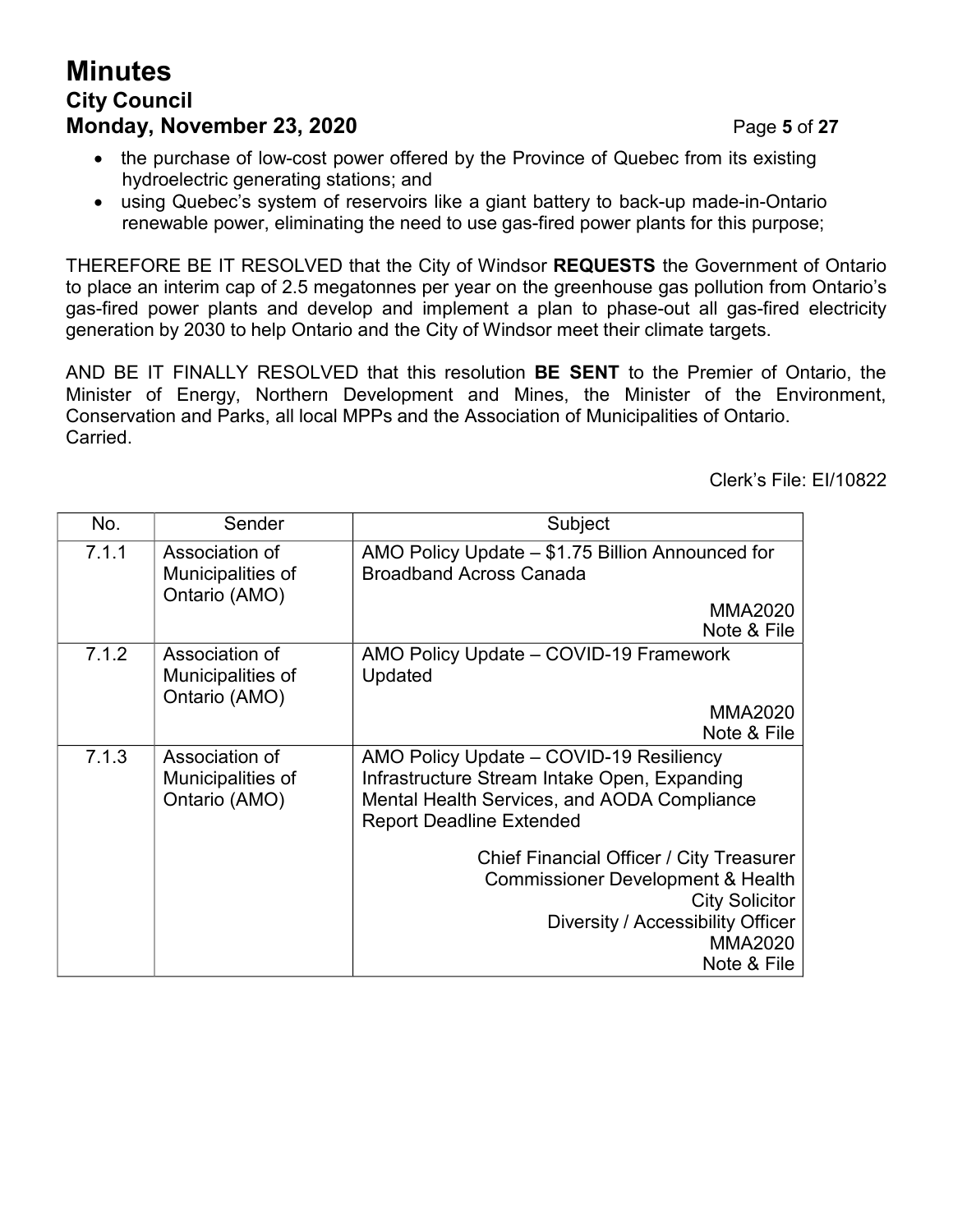# **Minutes City Council Monday, November 23, 2020** Page **6** of **27**

| No.   | Sender                                               | Subject                                                                                                                                                                                                                                                                                               |  |
|-------|------------------------------------------------------|-------------------------------------------------------------------------------------------------------------------------------------------------------------------------------------------------------------------------------------------------------------------------------------------------------|--|
| 7.1.4 | Association of<br>Municipalities of<br>Ontario (AMO) | AMO Policy Update - Bill 218 Passes, 2020 Auditor<br>General's Report, and Clarification of Budget<br><b>Property Tax Measures</b>                                                                                                                                                                    |  |
|       |                                                      | <b>City Solicitor</b><br><b>City Clerk / Licence Commissioner</b><br>Manager of Records and Elections / Freedom of<br><b>Information Coordinator</b><br><b>City Engineer</b><br><b>Manager of Environmental Services</b><br>Chief Financial Officer / City Treasurer<br><b>MMA2020</b><br>Note & File |  |
| 7.1.5 | <b>AMCTO</b>                                         | Advocacy Update - Bill 218 and Ontario Fall 2020<br><b>Budget</b>                                                                                                                                                                                                                                     |  |
|       |                                                      | <b>City Clerk / Licence Commissioner</b><br>Manager of Records and Elections / Freedom of<br><b>Information Coordinator</b><br>Chief Financial Officer / City Treasurer<br><b>MMA2020</b><br>Note & File                                                                                              |  |
| 7.1.6 | <b>Ontario Clean Air</b><br>Alliance                 | Request that Council pass a resolution (attached)<br>calling for the Province of Ontario to move toward<br>phasing out gas-fired power plants                                                                                                                                                         |  |
|       |                                                      | <b>City Engineer</b><br><b>Manager of Environmental Services</b><br>EI/10822<br><b>COUNCIL DIRECTION REQUESTED, otherwise</b><br>Note & File                                                                                                                                                          |  |
| 7.1.7 | <b>Essex Region</b><br>Conservation<br>Authority     | Follow-up letter re: phishing scam investigation;<br>implementation of measures to protect the<br>organization; financial risks; high water levels; and<br>appointment of Interim General Manager, Tim Byrne                                                                                          |  |
|       |                                                      | <b>City Engineer</b><br><b>Manager of Environmental Services</b><br>EI2020 & GCE2020<br>Note & File                                                                                                                                                                                                   |  |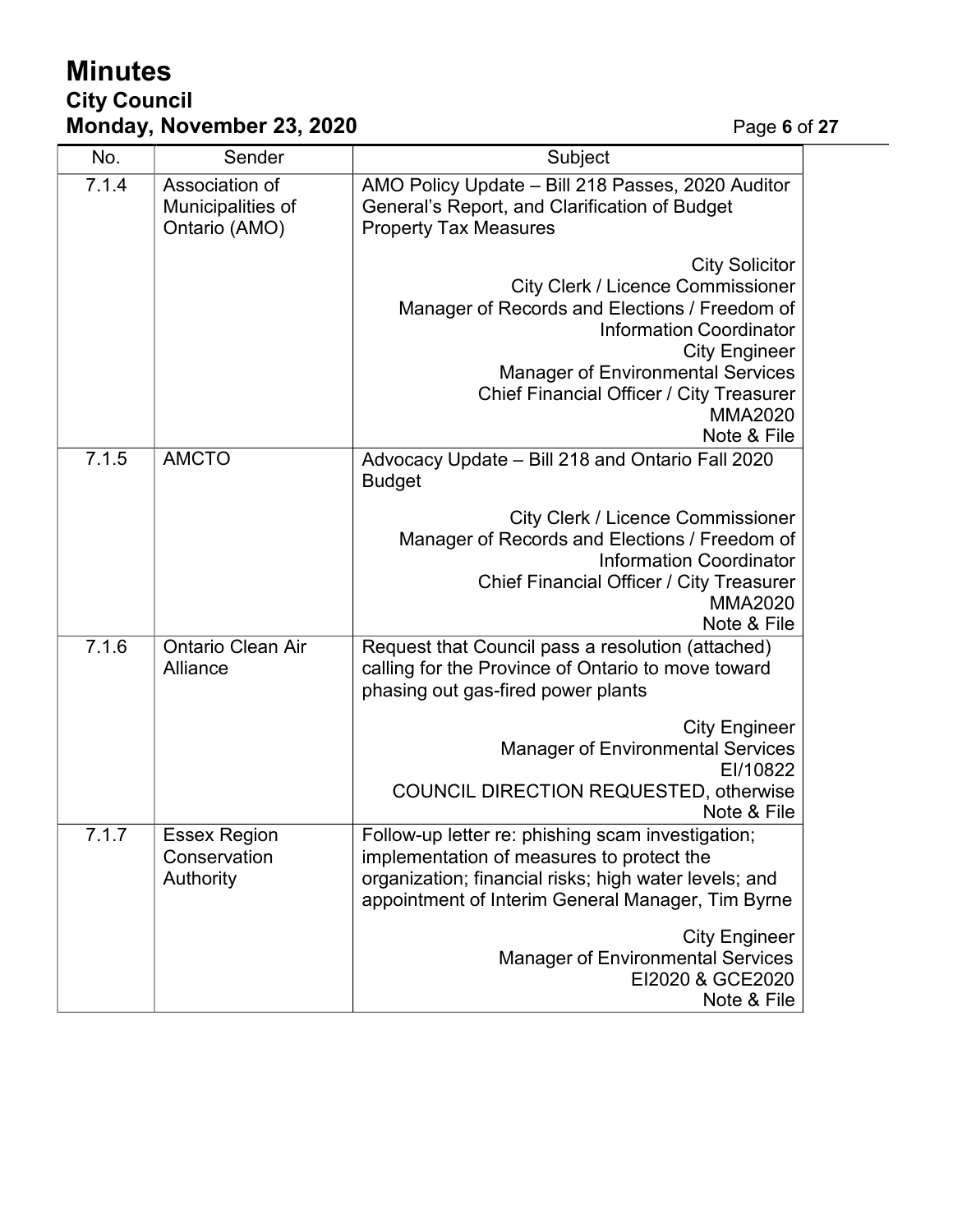# **Minutes City Council Monday, November 23, 2020 Page 7** of 27

| No.    | Sender                                      | Subject                                                                                                                                                                                                                                                                    |  |
|--------|---------------------------------------------|----------------------------------------------------------------------------------------------------------------------------------------------------------------------------------------------------------------------------------------------------------------------------|--|
| 7.1.8  | <b>Your Quick Gateway</b><br>(YQG)          | Letter re: Your Quick Gateway (Windsor) Inc.<br>Annual Meeting of Shareholder                                                                                                                                                                                              |  |
|        |                                             | Chief Financial Officer / City Treasurer<br>GM2020                                                                                                                                                                                                                         |  |
|        |                                             | <b>COUNCIL DIRECTION REQUIRED</b>                                                                                                                                                                                                                                          |  |
| 7.1.9  | Manager of Urban<br>Design                  | Site Plan Approval, Windsor Family Credit Union<br>Limited, 3057 Marentette Ave., Office space with<br>canopy                                                                                                                                                              |  |
|        |                                             | ZS/13970<br>Note & File                                                                                                                                                                                                                                                    |  |
| 7.1.10 | City Planner /<br><b>Executive Director</b> | Application for Draft Plan of<br>Subdivision/Condominium, McKenzie Lake Lawyers<br>LLP, 1400 Ouellette Ave., Application to approve a<br>Plan of Condominium for a 160 unit high rise<br>residential and 2 commercial unit development<br>consisting of multiple dwellings |  |
|        |                                             | ZP/13969<br>Note & File                                                                                                                                                                                                                                                    |  |

Carried.

Report Number: CMC 19/2020

# **8. CONSENT AGENDA**

## **8.1. Capitol Theatre Legacy Grant Application**

Moved by: Councillor McKenzie Seconded by: Councillor Morrison

Decision Number: CR576/2020

- I) That City Council **APPROVE** Administration to submit the application to the Legacy Fund Building Communities Through Arts and Heritage Grant (the "Grant") for the project identified in this report; and,
- II) That City Council **CONFIRM** their commitment to the Project submission in the amount of \$1,600,000 as outlined in the financial matters section of this report; and,
- III) That City Council **APPROVES** the acceptance of work or materials donated from reputable organizations in connection with the Project, subject to the City's Donation Policy; and,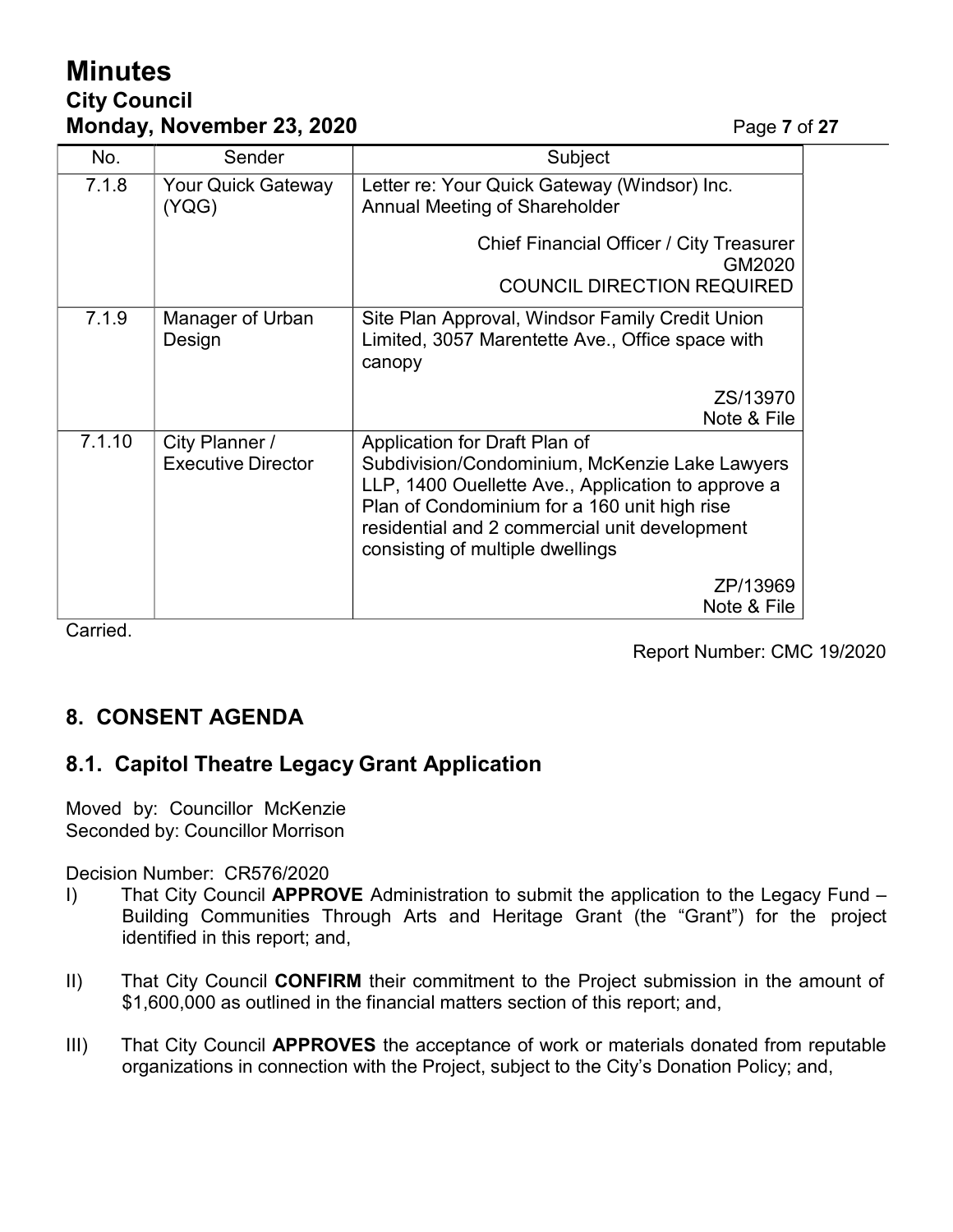# **Minutes City Council Monday, November 23, 2020** Page **8** of **27**

- IV) That the Chief Administrative Officer **BE AUTHORIZED** to execute any agreements, declarations or approvals required to submit the application to the Grant; and,
- V) That the Chief Administrative Officer and the City Clerk **BE AUTHORIZED** to take any such action and sign any such documentation as may be required to effect the recommendations and funding for the Grant, subject to all documentation being satisfactory in legal form to the City Solicitor, in technical content to the Commissioner Parks, Recreation & Culture, and Facilities and in financial content to the City Treasurer; and,
- VI) That upon written confirmation that the City's grant application has been received City Council **APPROVES** the following recommendations:

That total City funding of \$1,600,000, to be funded as follows:

- 1. Capitol Theatre Capital Rehabilitation (ENG-010-16)
	- a. 2020 \$150,000 Service Sustainability funding
	- b. 2021 \$250,000 Service Sustainability funding PRECOMMITTED for immediate use
- 2. Corporate Heating and Cooling Replacement / Repair Program (PFO-009-11)
	- a. 2022 \$1,200,000 Service Sustainability funding PRECOMMITTED for immediate use; and,
- VII) That the Chief Administrative Officer and City Clerk **BE AUTHORIZED** to sign agreements or contracts with successful vendors / proponent / bidders satisfactory in technical content for all projects to the Commissioner for Parks, Recreation & Culture, and Facilities, in financial content to the City Treasurer, and in legal form to the City Solicitor; and,
- VIII) That the Purchasing Manager **BE AUTHORIZED** to issue Purchase Orders / RFPs / RFTs / Contract Purchase Orders as may be required to effect all recommendations in this report, subject to all specification being satisfactory in technical content to the Commissioner for Parks, Recreation & Culture, and Facilities, in legal form to the City Solicitor and in financial content to the City Treasurer; and,
- IX) That in the event the City receives written confirmation of the Grant funding being awarded to the City, then City Council **APPROVES** the following recommendations:

a) That the Chief Administrative Officer **BE AUTHORIZED** to delegate signing of claims and applicable schedules and other such documents required as part of the request for payment to the Corporate Leader for Parks, Recreation & Culture, and Facilities or designate, subject to financial content approval from the area's Finance Manager; and,

b) That surplus City funding, not exceeding the amount of the Grant funding, **BE REDIRECTED** to fund as many of the additional capital works items as possible, which are noted in the financial matters section and requested by the Windsor Symphony Orchestra for the Capitol Theatre; and,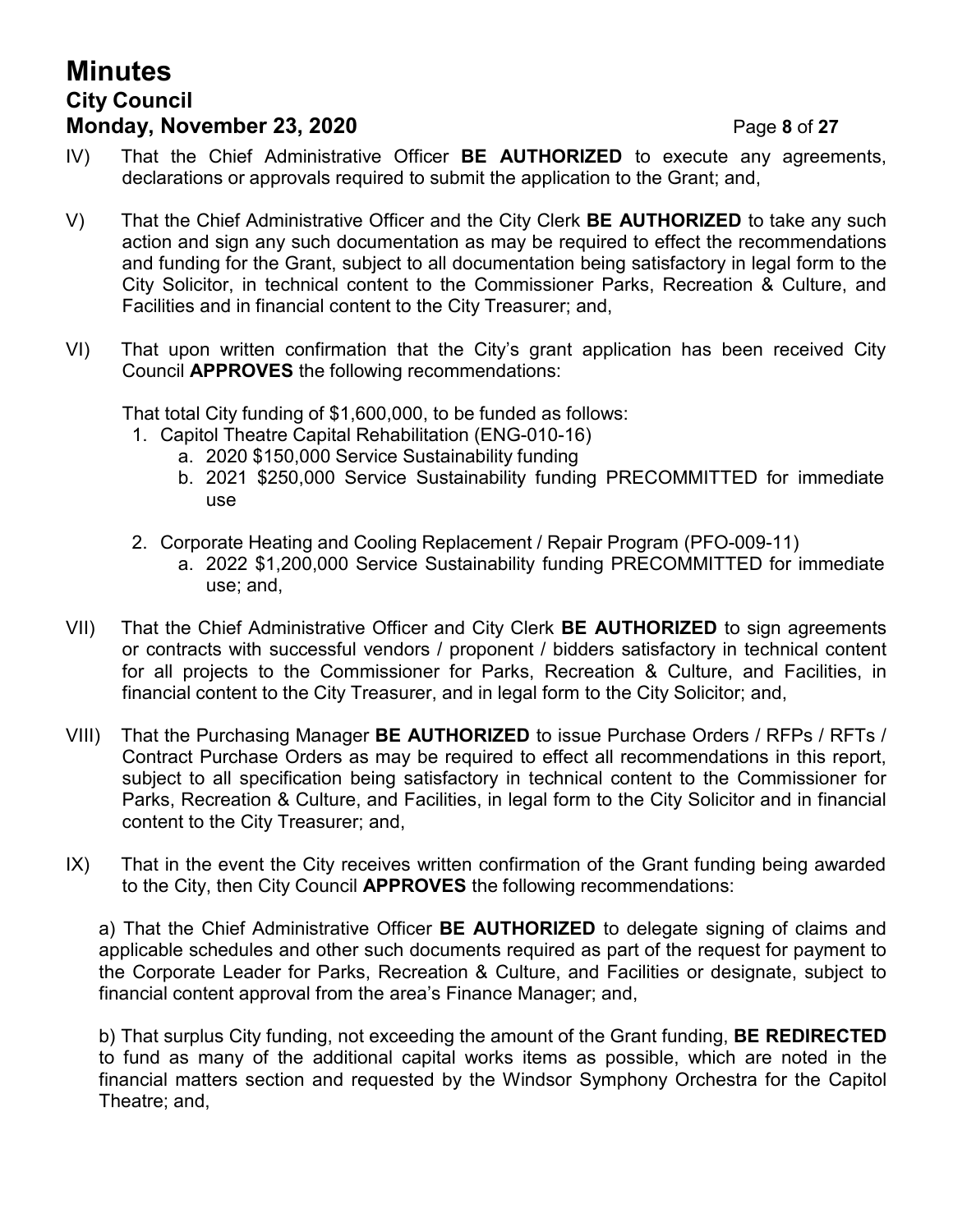## **Minutes City Council Monday, November 23, 2020 Page 9 of 27**

c) That the Chief Administrative Officer and City Clerk **BE AUTHORIZED** to sign an amendment to the lease agreement between the City and the Windsor Symphony Orchestra for the Capitol Theatre for these additional capital works items, satisfactory in legal form to the City Solicitor, in technical content to the Corporate Leader for Parks, Recreation & Culture, and Facilities and in financial content to the City Treasurer.

Carried.

Report Number: C 224/2020 Clerk's File: SR/13763

#### **8.2. Healthy Workplace Awards 2020 - City Wide**

Moved by: Councillor McKenzie Seconded by: Councillor Morrison

Decision Number: CR577/2020

- I) That the Report entitled Healthy Workplace Award 2020 **BE RECEIVED** for information.
- II) That City Council **RECOGNIZE** the efforts put forward by the Employees of Corporation of the City of Windsor during the Covid Pandemic. Carried.

Report Number: CM 28/2020 Clerk's File: MH/13786

#### **8.3. 2021 Schedule of Council and Standing Committee Meetings**

Moved by: Councillor McKenzie Seconded by: Councillor Morrison

#### Decision Number: CR578/2020

That the schedule of City Council and Standing Committee meetings for 2021 attached as Appendix A, along with the "Deadlines for Submission of Reports Scheduled for Consideration at City Council & Corporate Services Standing Committee Meetings" attached as Appendix B, and "Deadlines for Submission of Reports Scheduled for Consideration at Standing Committee Meetings" attached as Appendix C for January 1, 2021 to December 31, 2021 **BE APPROVED**; and further,

That administration **CONTINUE** to maintain flexibility in terms of meeting dates and start times due to the declared emergency as a result of the ongoing COVID-19 pandemic. Carried.

> Report Number: C 210/2020 Clerk's File: ACO2020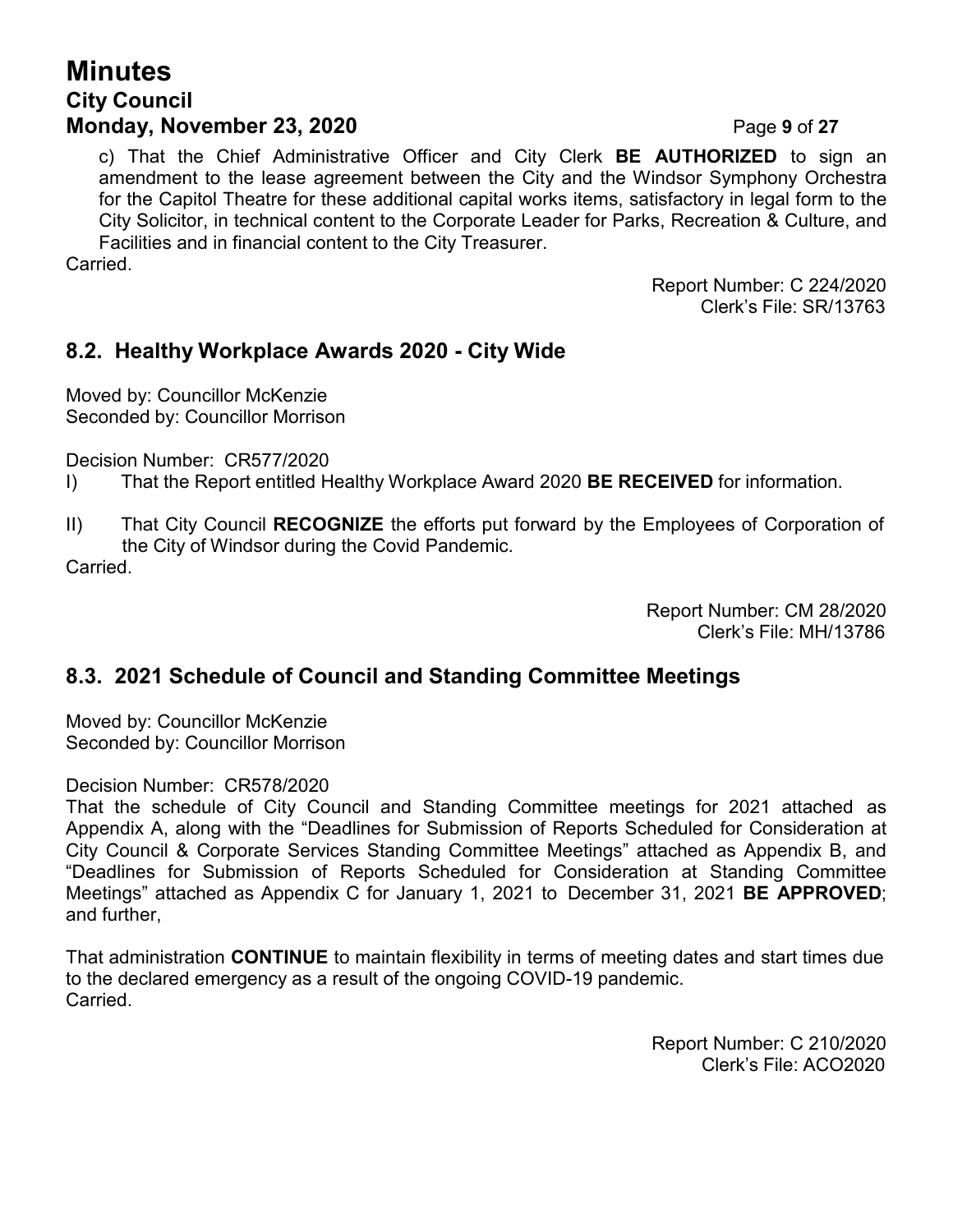# **Minutes City Council Monday, November 23, 2020 Page 10 of 27**

**8.5. A By-Law for the Repair and Improvements to the Cahill Drain - Ward 1**

Moved by: Councillor McKenzie Seconded by: Councillor Morrison

Decision Number: CR580/2020

That Council **GIVE 3rd READING** to Provisional By-law 130-2019 which adopted the Drainage Report for the Repair and Improvement to the Cahill Drain in accordance with Section 58 of the *Drainage Act*, and as amended by Council Resolution CR136/2020, by **PASSING** By-law 155- 2020.

**Carried** 

Report Number: C 213/2020 Clerk's File: SW2020

#### **8.6. Amendment to the Purchase Order PO5961 - Preventative Maintenance for Ruston Diesel Engines - City Wide**

Moved by: Councillor McKenzie Seconded by: Councillor Morrison

Decision Number: CR581/2020 That the following amendment to the existing City of Windsor Contract ID #5961 **BE ACCEPTED**:

| <b>CONTRACTOR</b>           | <b>MAN Energy Solutions - Canada</b><br>710 Dorval Drive, Suite 600<br>Oakville, ON.<br>L6K 3V7.<br>$P: +16042352261$<br>$F: +16046841132$ |
|-----------------------------|--------------------------------------------------------------------------------------------------------------------------------------------|
| <b>CONTRACT ID:</b>         | 5961                                                                                                                                       |
| <b>REVISED TOTAL PRICE:</b> | \$121,178.88, excluding HST                                                                                                                |
| <b>ACCOUNT CHARGED:</b>     | 001-2980-5432-02942-0174124                                                                                                                |

and,

That the Chief Administrative Officer and City Clerk **EXECUTE** an amendment to the existing City of Windsor Contract ID#5961 with MAN Energy Solutions Canada Ltd. satisfactory in form to the City Solicitor, in technical content to the City Engineer, and financial content to the Chief Financial Officer & City Treasurer; and,

That \$123,400 **BE TRANSFERRED** from Fund 208 – Pollution Control Reserve to Dept. ID 0174124 – Pump Station Operations to cover the amount of the contract. Carried.

Report Number: C 214/2020 Clerk's File: SW/13967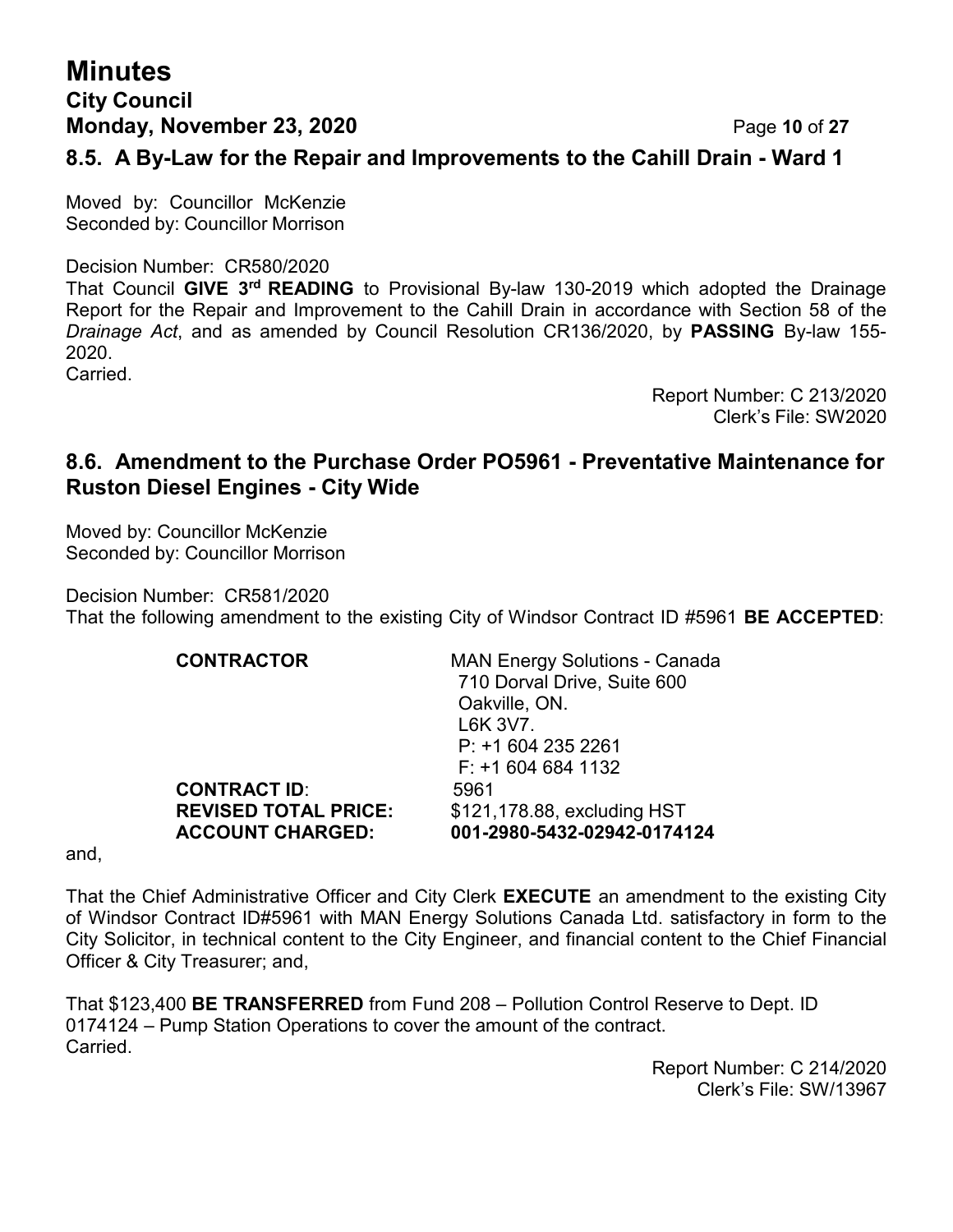# **Minutes City Council Monday, November 23, 2020 Page 11 of 27 8.7. Parking Bylaw 9023 – Recommended Amendments on Sandwich Street**

Moved by: Councillor McKenzie Seconded by: Councillor Morrison

Decision Number: CR582/2020 That the Parking Bylaw 9023 **BE AMENDED** as listed and as attached in Appendix "A" at the time of the project; and,

That the City Solicitor **BE DIRECTED** to prepare the necessary documents to amend the bylaw. **Carried** 

> Report Number: C 215/2020 Clerk's File: ST2020

#### **11.3. Declaration of the Property Municipally Known as 680 Goyeau Street Surplus and Authority to Offer for Sale - Ward 3**

Moved by: Councillor McKenzie Seconded by: Councillor Morrison

Decision Number: CR586/2020

- **I.** That the following City of Windsor (the "**City**") property **BE DECLARED** surplus:
	- Municipal address: **680 Goyeau Street** situate on the northeast corner of the Tuscarora Street and Goyeau Street intersection
	- Legal Description: Part Lots 127 and 130 on Registered Plan 1303 and more particularly designated as Part 1 on Reference Plan 12R-27678
	- $\blacksquare$  Lot size: 67.6 feet x 121 feet x 40.9 feet x 109.7 feet x 22.7 feet (20.6 m x 36.88m x 12.47m x 33.43m x 6.91m)
	- **•** Lot area: 7,590.7 sq ft (705.2 m<sup>2</sup>) (herein the "**Subject Parcel**"); and,
- **II.** That the Manager of Real Estate Services **BE AUTHORIZED** to offer the property identified in Recommendation I for sale on the Multiple Listing Service ("**MLS**") at a price to be determined by the Manager of Real Estate Services commensurate with an independent appraisal; and,

**III.** That the City Solicitor **BE DIRECTED** to prepare and register a by-law to dedicate Part 2 on Reference Plan 12R-27678 as part of Tuscarora Street.

Carried.

Report Number: C 216/2020 Clerk's File: APM2020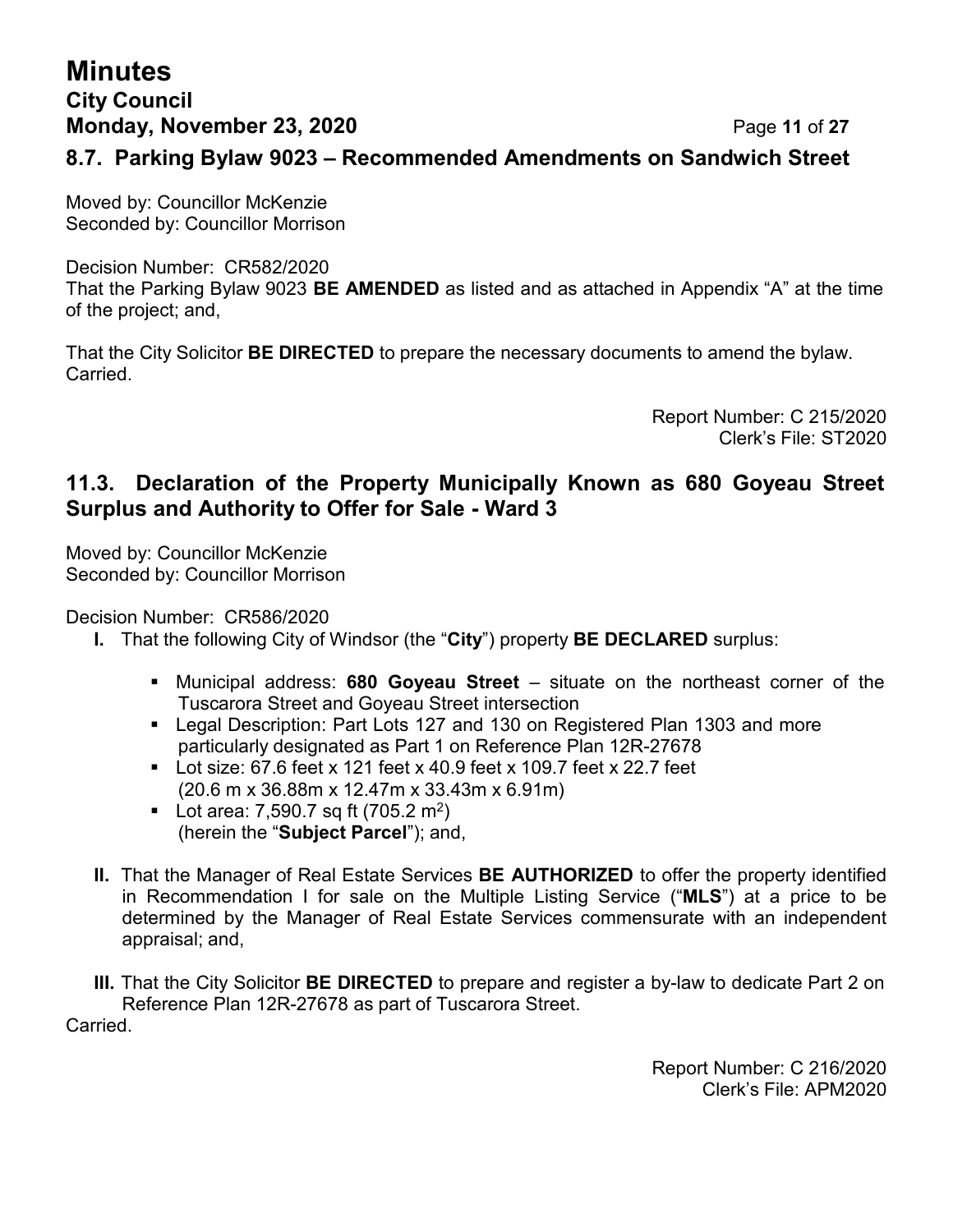## **Minutes City Council Monday, November 23, 2020 Page 12 of 27**

## **11.4. Declaration of Improved Property Municipally Known as 1253-1257 Wyandotte Street East Surplus and Authority to Offer for Sale - Ward 4**

Moved by: Councillor McKenzie Seconded by: Councillor Morrison

Decision Number: CR587/2020

- **I.** That the following City of Windsor (the "**City**") improved property **BE DECLARED** surplus:
	- Municipal address: **1253-1257 Wyandotte Street East** improved property situate on the south side of Wyandotte Street East, west of Hall Avenue
	- Legal Description: Lots 403 and 404, Registered Plan 579
	- **•** Approximate Lot size: 47 feet  $(14.3 \text{ m}) \times 118$  feet  $(36 \text{ m})$
	- **•** Approximate Lot area: 5,565 sq ft (517 m<sup>2</sup>)
	- **E** Improvements: Mixed Use Commercial Building (herein the "**Subject Property**"); and,
- **II.** That the Manager of Real Estate Services **BE AUTHORIZED** to offer the improved property identified in Recommendation I for sale on the Multiple Listing Service ("**MLS**") at a price to be determined by the Manager of Real Estate Services commensurate with an independent appraisal.

Carried.

Report Number: C 217/2020 Clerk's File: APM2020

## **11.6. National Diaster Mitigation Program (NDMP) Intake 6 - West Windsor Flood Risk Assessment**

Moved by: Councillor McKenzie Seconded by: Councillor Morrison

Decision Number: CR571/2020

- 1. That City Council **APPROVE** the project identified in this report for submission to the National Disaster Mitigation Program (NDMP) Intake 6; and,
- 2. That the Chief Administrative Officer **BE AUTHORIZED** to execute any agreements, declarations or approvals required to submit an application to the NDMP program; and,
- 3. That the City's portion of matching funding in the amount of \$200,000 **BE APPROVED** from currently allocated funding in the Sewer Master Plan Implementation project (#7199004); and,
- 4. That the Chief Administrative Officer and the City Clerk **BE AUTHORIZED** to take any such action and sign any such documentation as may be required to effect the recommendations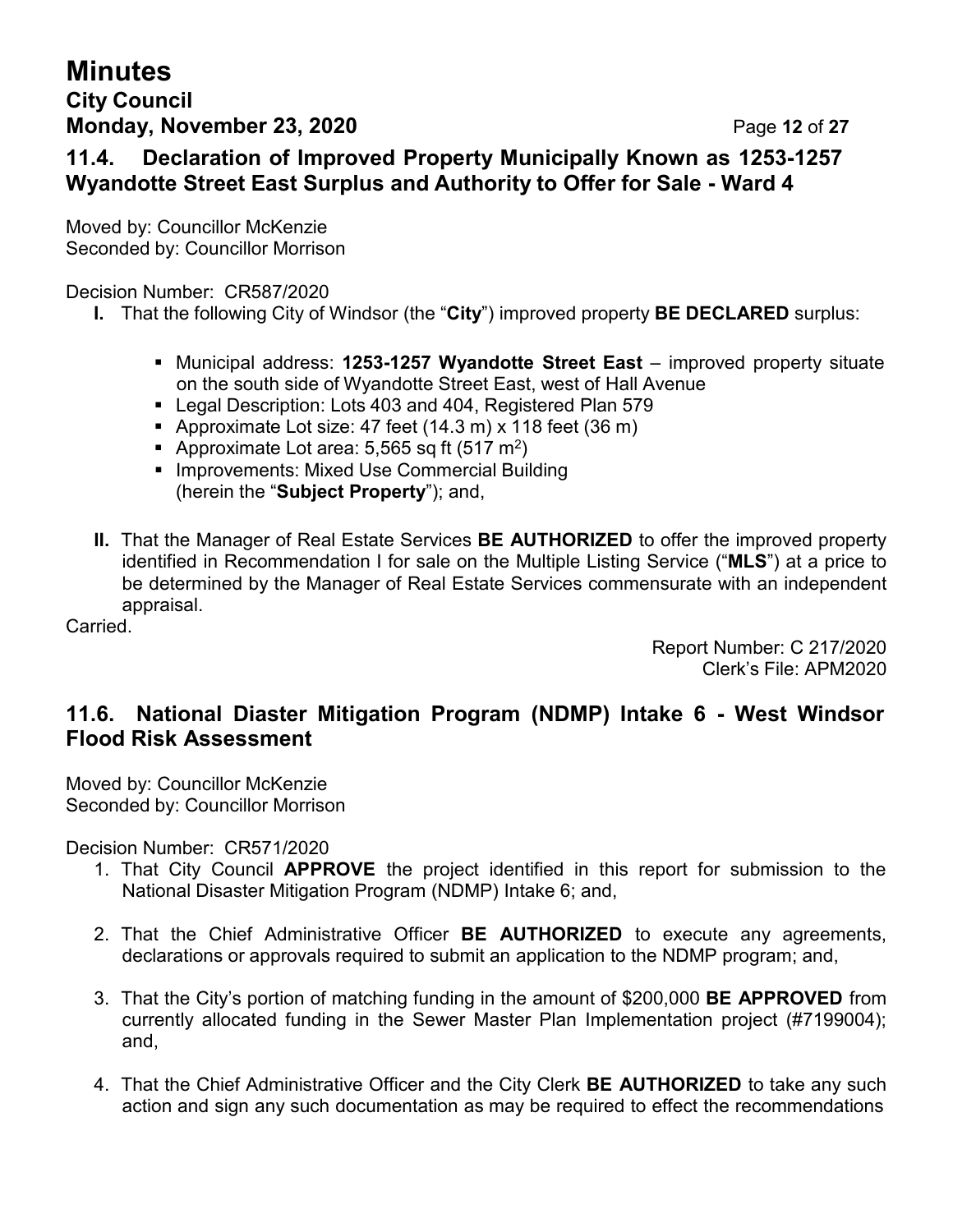# **Minutes City Council Monday, November 23, 2020 Page 13 of 27**

and funding for NDMP as noted above, subject to all documentation being satisfactory in legal form to the City Solicitor, in technical content to the City Engineer and in financial content to the City Treasurer; and,

- 5. That in the event written confirmation is received by the City indicating that funding has been approved under the NDMP in respect of project submitted by the City,
	- a. Administration **BE AUTHORIZED** to make any expenditures/purchases that are related to those projects submitted to NDMP provided such expenditures/purchases are within previously-approved budget amounts; and,
	- b. The Chief Administrative Officer **DELEGATE** signing of all claims and applicable schedules and other such documents required as part of the request for payment to the City Engineer or designate, subject to review by the Financial Manager for that area; and,
	- c. That Council **PRE-APPROVE** and **AWARD** any procurement(s) necessary that are related to the National Disaster Mitigation Program (NDMP) Intake 6, provided that the procurement(s) are within approved budget amounts, pursuant to the Purchasing By-Law 93-2012 and amendments thereto; satisfactory in financial content to City Treasurer, and in technical content to the to City Engineer; and further,
	- d. That the Chief Administrative Officer and the City Clerk **BE AUTHORIZED** to take any such action required to effect the recommendation noted above and sign any required documentation for the National Disaster Mitigation Program (NDMP) Intake 6, satisfactory in legal form to the City Solicitor, in technical content to the City Engineer and in financial content to the City Treasurer; and further,
	- e. That the Purchasing Manager **BE AUTHORIZED** to issue Purchase Orders as may be required to effect the recommendation noted above, subject to all specification being satisfactory in technical content to the City Engineer; in financial content to the City Treasurer.

Carried.

Report Number: C 228/2020 Clerk's File: GFG/12912

## **9. REQUEST FOR DEFERRALS, REFERRALS AND/OR WITHDRAWALS**

## **11.2. Corporate Security Plan and Risk Assessment-City Wide**

Moved by: Councillor Gignac Seconded by: Councillor Francis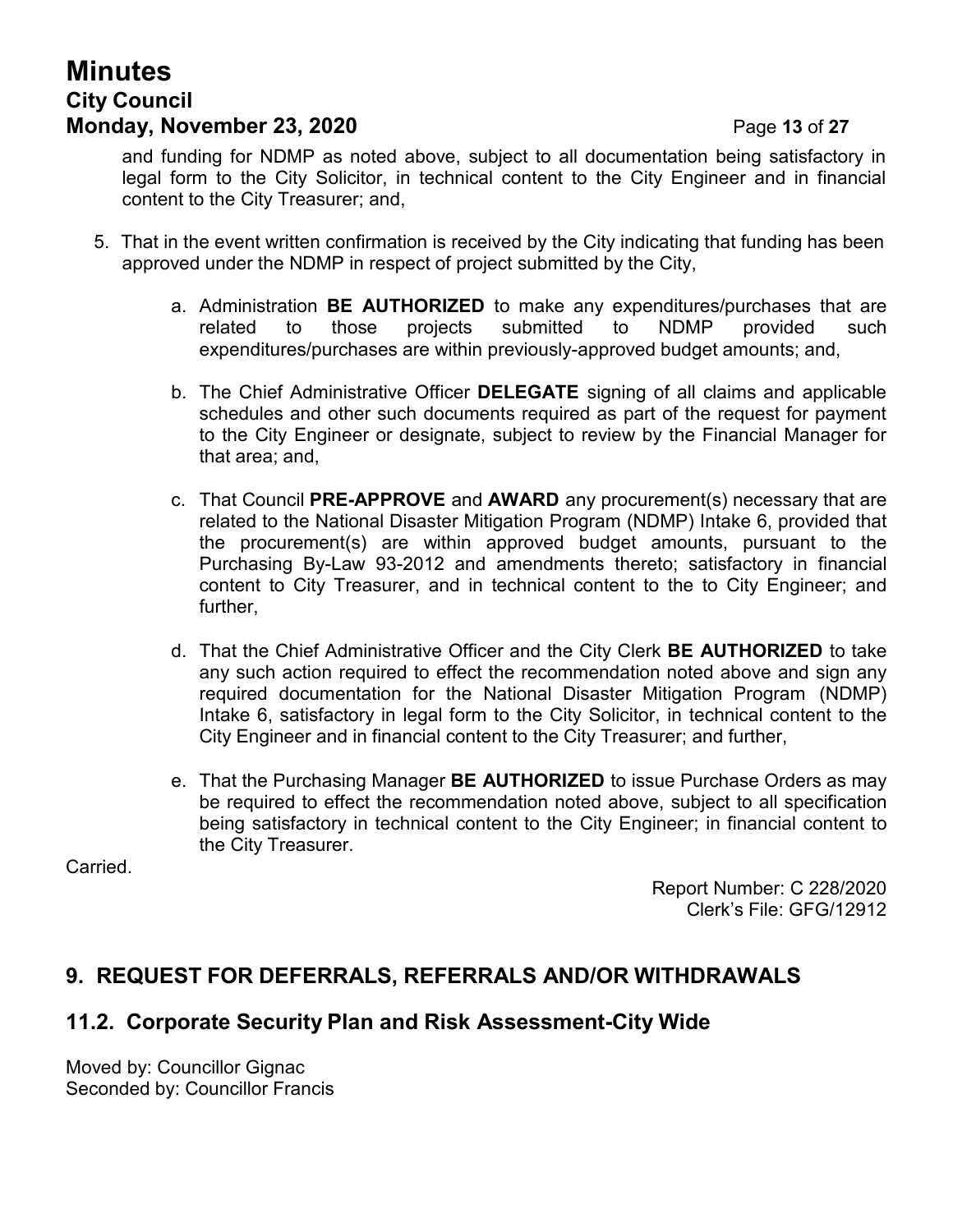## **Minutes City Council Monday, November 23, 2020 Page 14 of 27**

Decision Number: CR585/2020 That the report of the Senior Manager – Facilities dated November 6, 2020 entitled "Corporate Security Plan and Risk Assessment" **BE DEFERRED** to allow for additional information from administration. **Carried** 

> Report Number: C 220/2020 Clerk's File: AS2020

## **10. PRESENTATIONS AND DELEGATIONS**

#### **10.1. SPARKY'S TOY DRIVE - Windsor Firefighter Sean Costello presenting**

#### **Sean Costello, Windsor Firefighter**

Sean Costello, Windsor Firefighter, appears before Council to provide an update on Sparky's Toy Drive in light of the ongoing covid-19 pandemic and directs all interested parties to their website at [www.sparkystoydrivewindsor.com.](http://www.sparkystoydrivewindsor.com/)

Moved by: Councillor Kaschak Seconded by: Councillor Bortolin

Decision Number: CR583/2020 That the presentation by Sean Costello, Windsor Firefighter, providing an update on Sparky's Toy Drive for 2020 **BE RECEIVED**. Carried.

Clerk's File: APR2020

## **8.4. Sewer and Coastal Flood Protection Master Plan Environmental Assessment - Filing the Notice of Study Completion - City-Wide**

#### **Flavio Forest, Project Manager; Chris Patten, Project Engineer; and Laura Herlehy, Project Engineer – Dillon Consulting**

Flavio Forest, Project Manager; Chris Patten, Project Engineer; and Laura Herlehy, Project Engineer – Dillon Consulting, appear before Council and are available for questions regarding the notice of completion for the Sewer and Coastal Flood Protection Master Plan Environmental Assessment.

#### **John Savage, Resident of Windsor**

John Savage, resident of Windsor, appears before Council to provide comment regarding the notice of completion for the Sewer and Coastal Flood Protection Master Plan Environmental Assessment, stating that the flooding issue needs to be addressed, but objects to certain aspects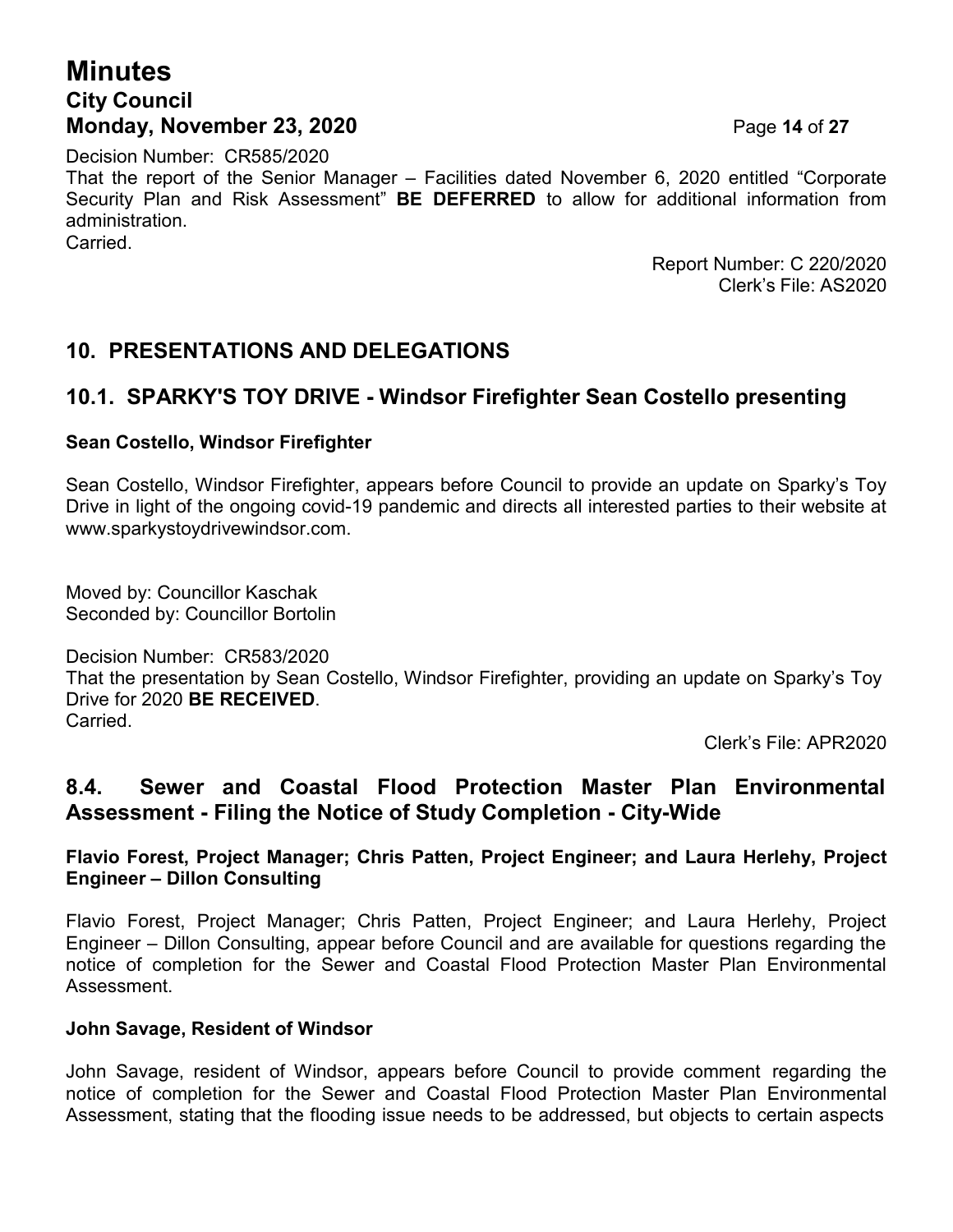## **Minutes City Council Monday, November 23, 2020 Page 15 of 27**

#### **Dr. Nizar Naji, Resident of Windsor**

Dr. Nizar Naji, resident of Windsor, appears before Council to provide comment regarding the notice of completion for the Sewer and Coastal Flood Protection Master Plan Environmental Assessment, stating support for the plan, save and except the proposed pumping station at St. Rose and Riverside Drive East, suggesting that greenspace is a precious and valuable resource and that once this greenspace is built upon, it is gone and cannot be reclaimed.

#### **Charmaine Kunz, Resident of Windsor**

Charmaine Kunz, resident of Windsor, appears before Council to provide comment regarding the notice of completion for the Sewer and Coastal Flood Protection Master Plan Environmental Assessment, stating support for the plan, save and except the proposed pumping station at St. Rose and Riverside Drive East, which should at minimum be deferred to allow for further review of other possible options.

Moved by: Councillor McKenzie Seconded by: Councillor Gignac

Decision Number: CR579/2020

- **I.** That the report Sewer and Coastal Flood Protection Master Plan Environmental Assessment – Filing the Notice of Study Completion **BE RECEIVED** for information; and,
- **II.** That Administration **BE DIRECTED** to issue the Notice of Study Completion for the Sewer and Coastal Flood Protection Master Plan Environmental Assessment. Carried.

Report Number: C 212/2020 Clerk's File: SW/12983

## **11.5. Response to CQ 25-2020 – August 28, 2020 Flood Event ---Ward 1 and 9**

#### **Jayme Lauzon, Area Resident**

Jayme Lauzon, area resident, appears before Council to provide comment regarding the administrative report in response to the August 28, 2020 flood event, from the perspective of being a resident in the Devonshire Heights area, stating that flooding and poor drainage have been a persistent issue there for a long time, and that when there are heavy rain days or days of steady rain, their pumps run non-stop and that some pumps don't shut off for lengths of time and concludes by asking that this area be flagged on the improvement plan.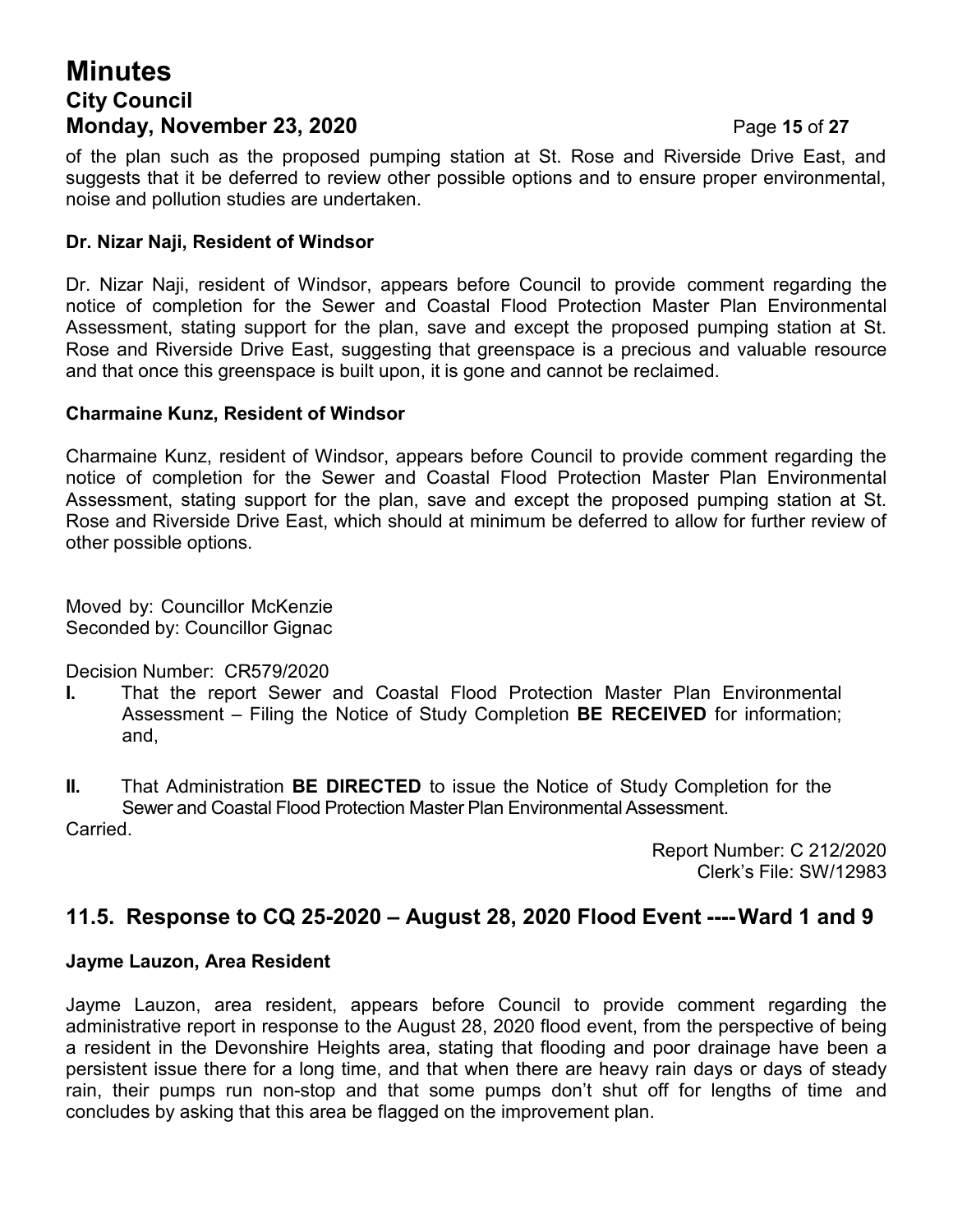## **Minutes City Council Monday, November 23, 2020 Page 16 of 27**

Moved by: Councillor Francis Seconded by: Councillor McKenzie

#### Decision Number: CR588/2020

That Council **ENDORSE** the establishment of a Mandatory Downspout Disconnection Zone for the area bounded by Norfolk St. to the North, Dougall Ave/Howard Avenue to the East and the Herb Grey Parkway to the West and South; and,

That a Mandatory Downspout Disconnection Pilot Project, the boundaries to be determined by the City Engineer, **BE UNDERTAKEN** within the Mandatory Downspout Disconnection Zone with an upset limit of \$250,000 funded by Project ID#7199004 – Sewer Master Plan Implementation Project; and,

That the results of the Mandatory Downspout Disconnection Pilot Project **BE COMMUNICATED** to Council once sufficient data is available; and,

That Administration **BE DIRECTED** to review the Sewer and Coastal Master Plan and undertake measures that can be completed in the short-term including adjusting the pumping station operational elevation in Lake Como, with an upset limit of \$35,000 funded by Project ID# 7102003 – Southwood Lakes Shore Restoration; and,

That the City Engineer **BE DIRECTED** to bring forward a dedicated inflow and infiltration funding program to address inflow and infiltration measures; and,

That Council **APPROVE** the ditch survey and inspection of private culverts on residential streets in Ward 9 impacted by the flooding of the August 28, 2020 storm event to an upset limit of \$100,000 funded by Project ID#7199004 – Sewer Master Plan Implementation; and further,

That administration **BE DIRECTED** to request copies of Herb Gray Parkway Maintenance records and schedules on a regular basis and that any concerns identified or conveyed **BE REPORTED** back to Council. Carried.

> Report Number: C 221/2020 Clerk's File: SW2020

## **11.1. Contracting Out Caretaking Services – Phase II- City Wide**

#### **Richard St. Denis, Resident of Ward 5**

Richard St. Denis, resident of Ward 5, appears before Council to state opposition to the proposed contracting out of caretaking services phase II, as there has been enough contracting out of good paying jobs and concludes by suggesting that contracting out has negative spin-off effects and also negatively affects morale in the workplace.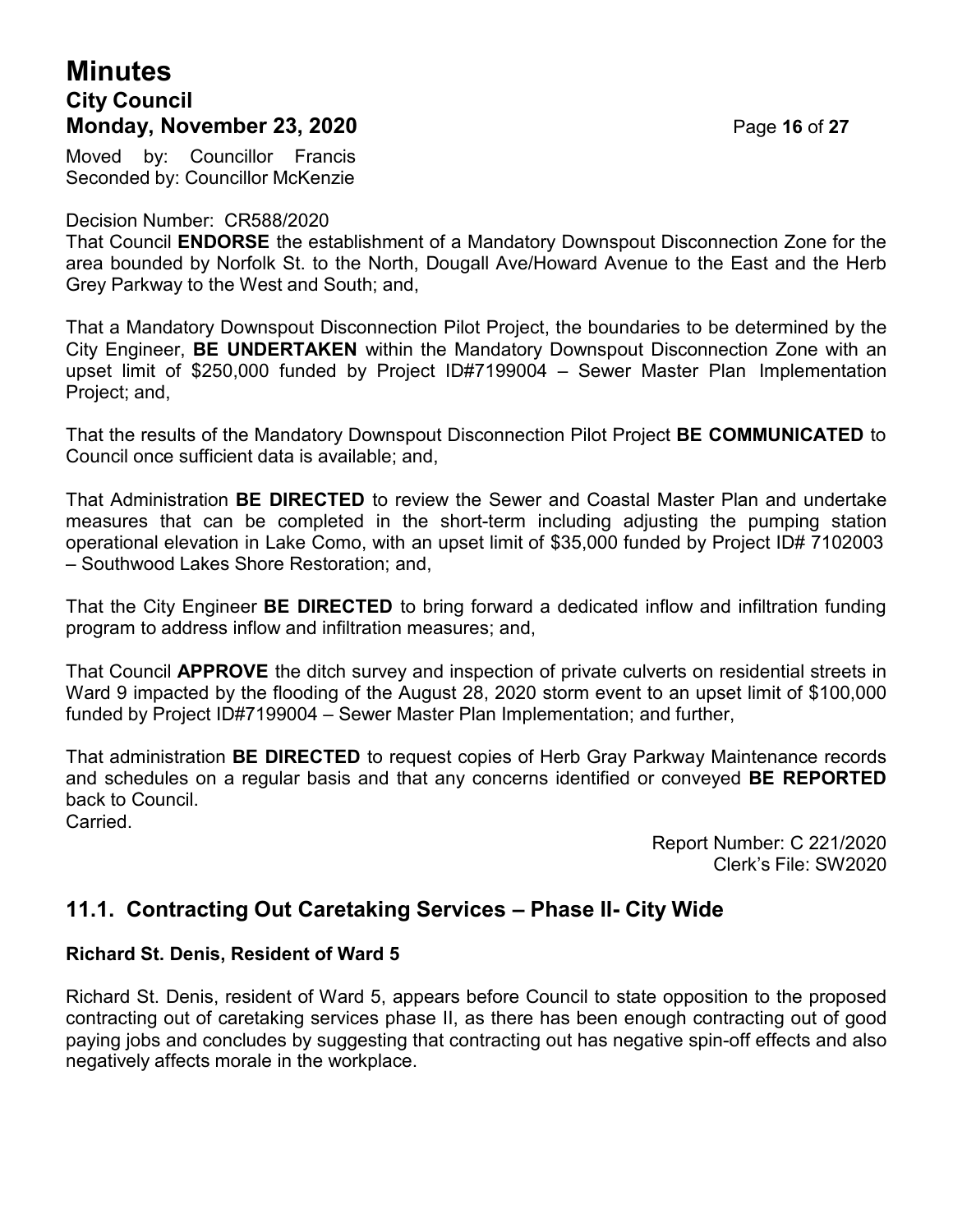# **Minutes City Council Monday, November 23, 2020 Page 17 of 27**

#### **Brian Hogan, President – Windsor & District Labour Council**

Brian Hogan, President – Windsor & District Labour Council, appears before Council to state opposition to the proposed contracting out of caretaking services Phase II, as this runs counter to Windsor's economic goals, and suggests that these specific positions have proven to be of vital importance in light of the covid-19 pandemic and suggests that there is a form of systemic prejudice in putting these particular positions up for contracting out.

#### **Dave Petten, President – CUPE Local 543**

Dave Petten, President – CUPE Local 543, appears before Council to state opposition to the proposed contracting out of caretaking services Phase II, suggesting this would be a risk in terms of cutting corners and with the ongoing covid-19 pandemic, now is not the right time to be putting this forward and concludes by reinforcing the need to maintain high quality cleaning services for the corporation.

#### **Greg Lemay, Resident of Ward 7**

Greg Lemay, resident of Ward 7, appears before Council to state opposition to the proposed contracting out of caretaking services Phase II, as this proposal sounds like long-term pain for short-term gain and suggests that the quality of work will suffer and jeopardizes the positive spin-off effects that benefit the community.

#### **Natalie Popovic, President – Windsor District CUPE Council**

Natalie Popovic, President – Windsor District Labour Council, appears before Council to state opposition to the proposed contracting out of caretaking services Phase II, suggesting that Council keep these jobs in-house and thus stay local.

#### **Tracey Cota, Caretaker – City of Windsor**

Tracey Cota, Caretaker – City of Windsor, appears before Council to state opposition to the proposed contracting out of caretaking services Phase II, and provides an overview of all the services that caretakers provide, which goes above and beyond what is expected.

#### **Eli Houad, Caretaker – City of Windsor**

Eli Houad, Caretaker – City of Windsor, appears before Council to state opposition to the proposed contracting out of caretaking services Phase II, and provides an overview of all the services that caretakers provide, which go above and beyond what is normally expected, especially in light of the ongoing Covid-19 pandemic.

Moved by: Councillor McKenzie Seconded by: Councillor Kaschak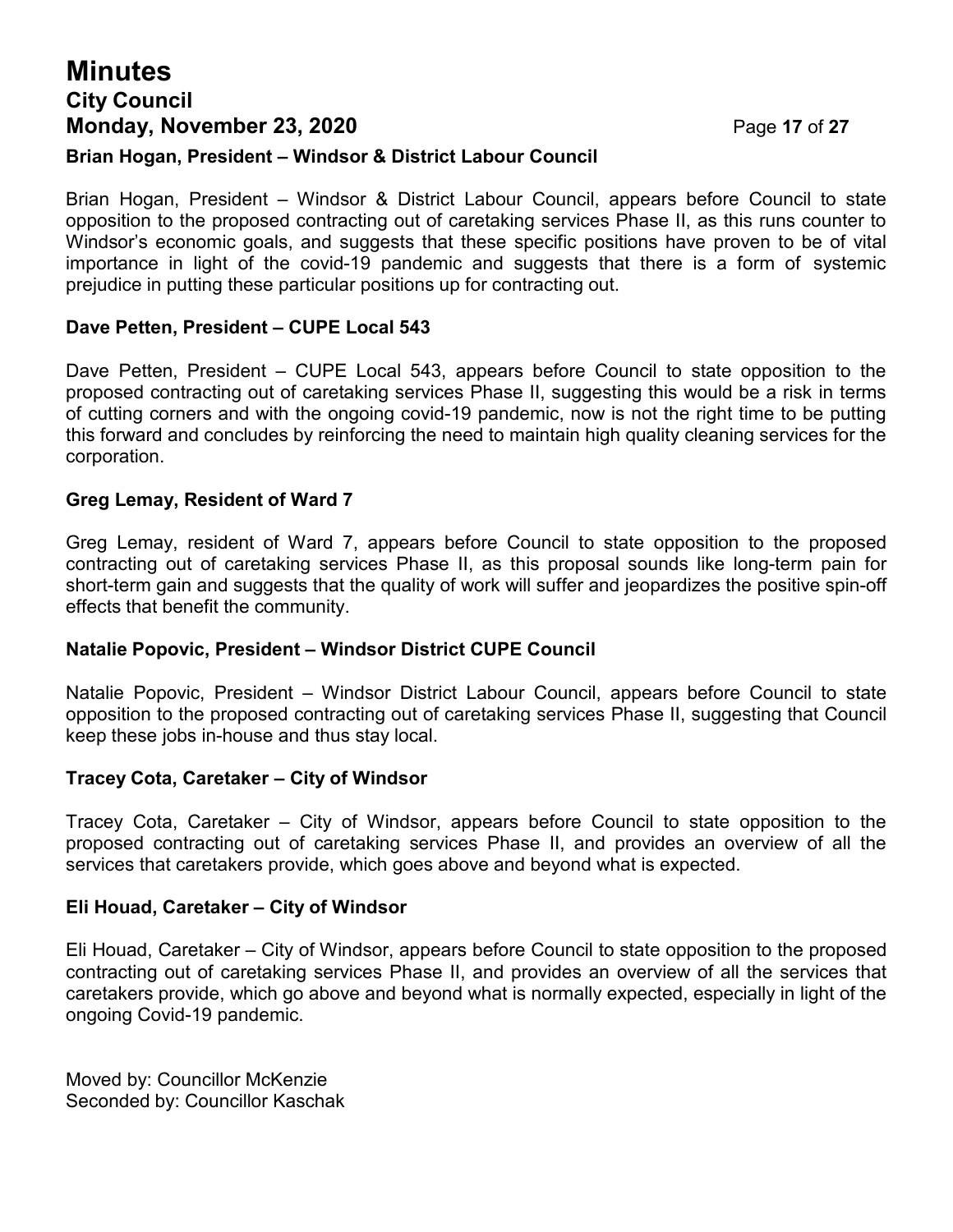## **Minutes City Council Monday, November 23, 2020 Page 18 of 27**

That the report of the Senior Manager, Facilities dated November 6, 2020 entitled "Contracting Out Caretaking Services – Phase II" BE NOTED AND FILED.

The motion is **put** and is **lost**.

At the request of Councillor McKenzie, a recorded vote is taken.

Aye votes: Councillors Costante, McKenzie, Holt, Kaschak and Bortolin. Nay votes: Councillors Gignac, Morrison, Gill, Sleiman, Francis and Mayor Dilkens. Abstain: None. Absent: None.

> Report Number: C 219/2020 Clerk's File: AS/12461

Moved by: Councillor Gignac Seconded by: Councillor Francis

Decision Number: CR584/2020

That**,** in adherence with CR129/2016 regarding Contracting Out of Caretaking Services, this report from the Senior Manager of Facilities **BE RECEIVED**; and further,

That Council **AUTHORIZE** Administration to enter into an agreement with GDI Services (Canada) LP for Caretaking (Janitorial) Services in the amount of \$534,139.84 per year plus non-recoverable HST, for a term of three years, with two one-year renewals; and,

That the Chief Administrative Officer and the City Clerk **BE AUTHORIZED** to sign the agreement, satisfactory in form to the City Solicitor, in technical content to the Commissioner of Parks, Recreation, Culture & Corporate Facilities, and in financial content to the City Treasurer; and,

That Council **APPROVE** the elimination of seven (7) Regular Full Time Caretaker positions (Job Code 543085); and,

That Council **APPROVE** one-time transitional funding from the Budget Stabilization Reserve estimated at approximately \$141,700 (subject to the actual attrition rate) to maintain one (1) Regular Full Time Caretaker (Job Code 543085) over complement positions to facilitate the continued employment of the Regular Full Time employee affected by the elimination of positions at City Hall campus, by redeploying the employee to perform caretaking duties in other buildings within the Facilities Division portfolio. Carried.

At the request of Councillor Gignac, a recorded vote is taken.

Aye votes: Councillors Gignac, Morrison, Gill, Sleiman, Francis and Mayor Dilkens. Nay votes: Councillors Costante, McKenzie, Holt, Kaschak and Bortolin.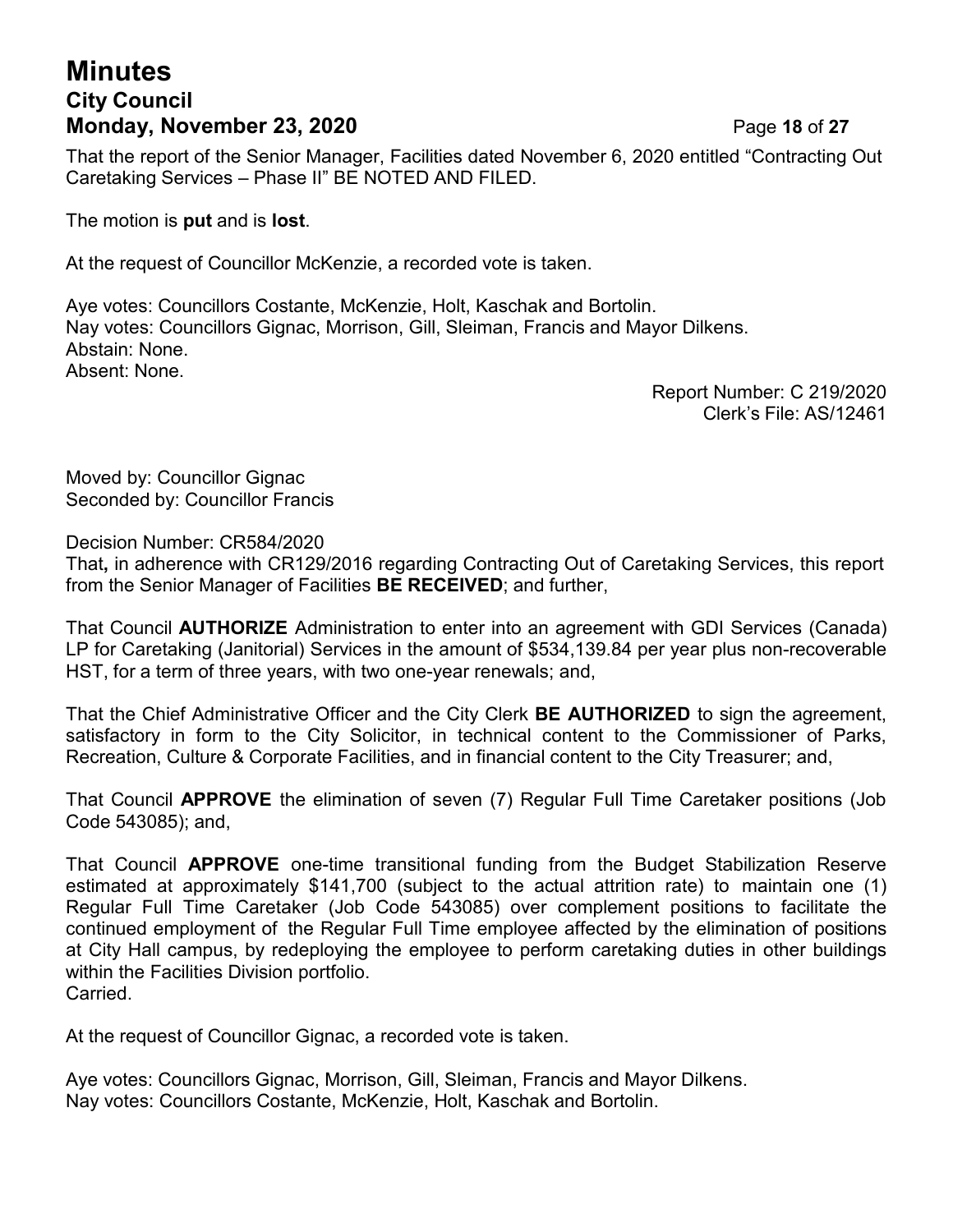**Minutes City Council Monday, November 23, 2020 Page 19 of 27** 

Abstain: None. Absent: None.

Report Number: C 219/2020 Clerk's File: AS/12461

## **11. REGULAR BUSINESS ITEMS (Non-Consent Items)**

None presented.

## **12. CONSIDERATION OF COMMITTEE REPORTS**

#### **12.1. (i) Report of the Special In-Camera meeting or other Committee as may be held prior to Council**

Moved by: Councillor Costante Seconded by: Councillor Francis

Decision Number: CR589/2020 That the report of the In Camera meeting held November 23, 2020 **BE ADOPTED** as presented. Carried.

Clerk's File: ACO2020

## **12.2. Report of the Striking Committee of its meeting held November 23, 2020**

Moved by: Councillor Costante Seconded by: Councillor Francis

Decision Number: CR590/2020 That the report of the Striking Committee of its meeting held November 23, 2020 **BE ADOPTED** as presented. **Carried** 

Clerk's File: ACO2020

## **13. BY-LAWS (First and Second Reading)**

Moved by: Councillor Gignac Seconded by: Councillor Holt

#### **√CLERK'S CORRECTION\*\***

That the following By-laws No.  $153-2019$  through  $156-2019 \sqrt{153-2020}$  through  $156-2020\sqrt{153}$ (inclusive) be introduced and read a first and second time: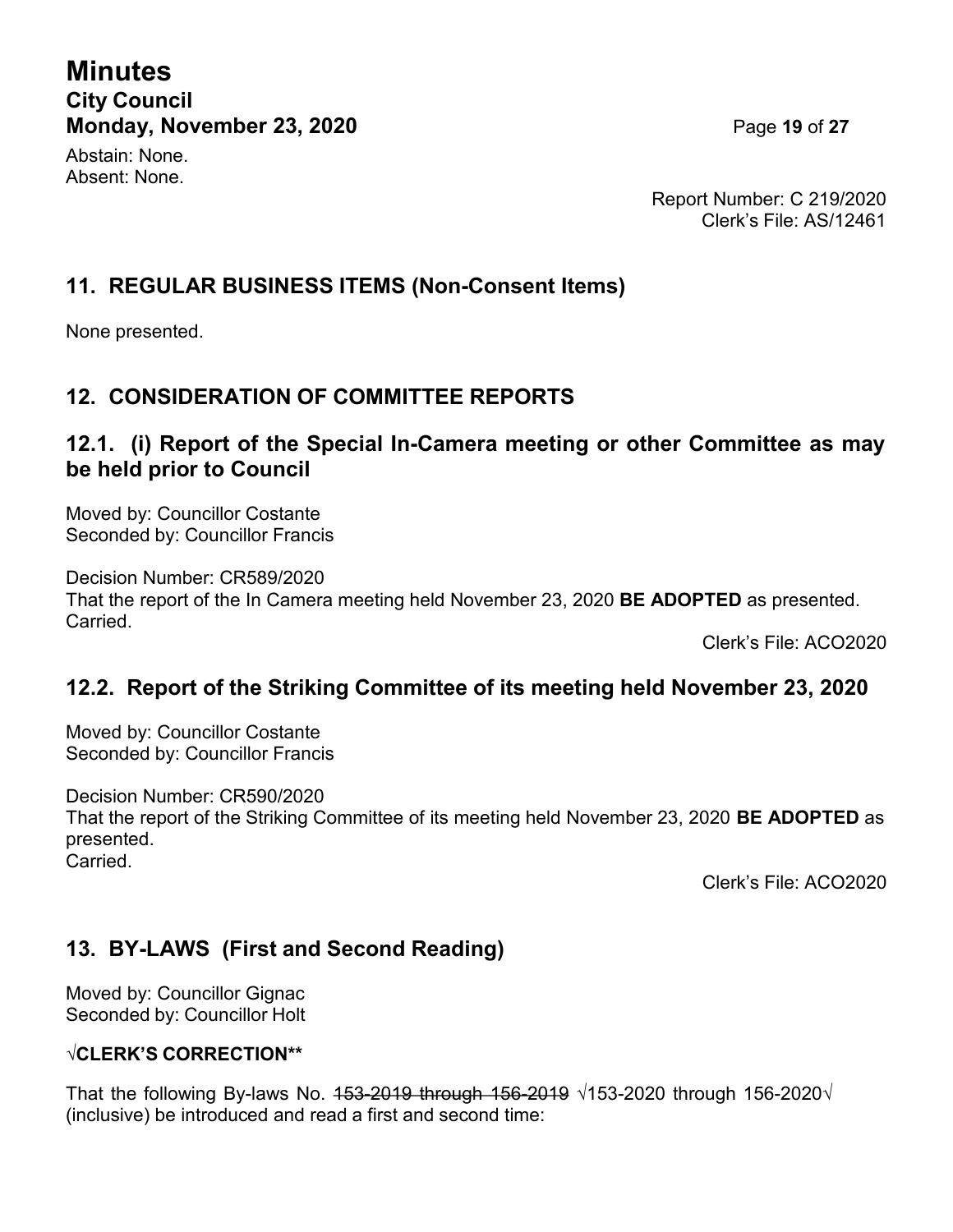## **Minutes City Council Monday, November 23, 2020 Page 20 of 27**

**153-2020** A BY-LAW TO FURTHER AMEND BY-LAW NUMBER 9023 BEING A BY-LAW TO REGULATE VEHICULAR PARKING WITHIN THE LIMITS OF THE CITY OF WINDSOR ON MUNICIPAL STREETS, MUNICIPAL PARKING LOTS AND PRIVATE PROPERTIES authorized by CAO 246/2020 approved November 12, 2020.

**154-2020** A BY-LAW TO FURTHER AMEND BY-LAW NUMBER 9023 BEING A BY-LAW TO REGULATE VEHICULAR PARKING WITHIN THE LIMITS OF THE CITY OF WINDSOR ON MUNICIPAL STREETS, MUNICIPAL PARKING LOTS AND PRIVATE PROPERTIES authorized by CAO 248/2020 approved November 12, 2020.

**155-2020** AMENDING BY-LAW 130-2019 BEING A PROVISIONAL BY-LAW TO PROVIDE FOR THE REPAIR AND IMPROVEMENT OF THE CAHILL DRAIN (See Item 8.5, Report C 213/2020, November 23, 2020).

**156-2020** A BY-LAW TO CONFIRM PROCEEDINGS OF THE COUNCIL OF THE CORPORATION OF THE CITY OF WINDSOR AT ITS MEETING HELD ON THE 23RD DAY OF NOVEMBER, 2020. Carried.

## **14. MOVE BACK INTO FORMAL SESSION**

Moved by: Councillor Kaschak Seconded by: Councillor Gill

That the Committee of the Whole does now rise and report to Council respecting the business items considered by the Committee:

- 1) Communication Items (as amended)
- 2) Consent Agenda (as amended)
- 3) Items Deferred Items Referred
- 4) Consideration of the Balance of Business Items (as amended)
- 5) Committee Reports (as presented)
- 6) By-laws given first and second readings (as presented) **Carried**

## **15. NOTICES OF MOTION**

None presented.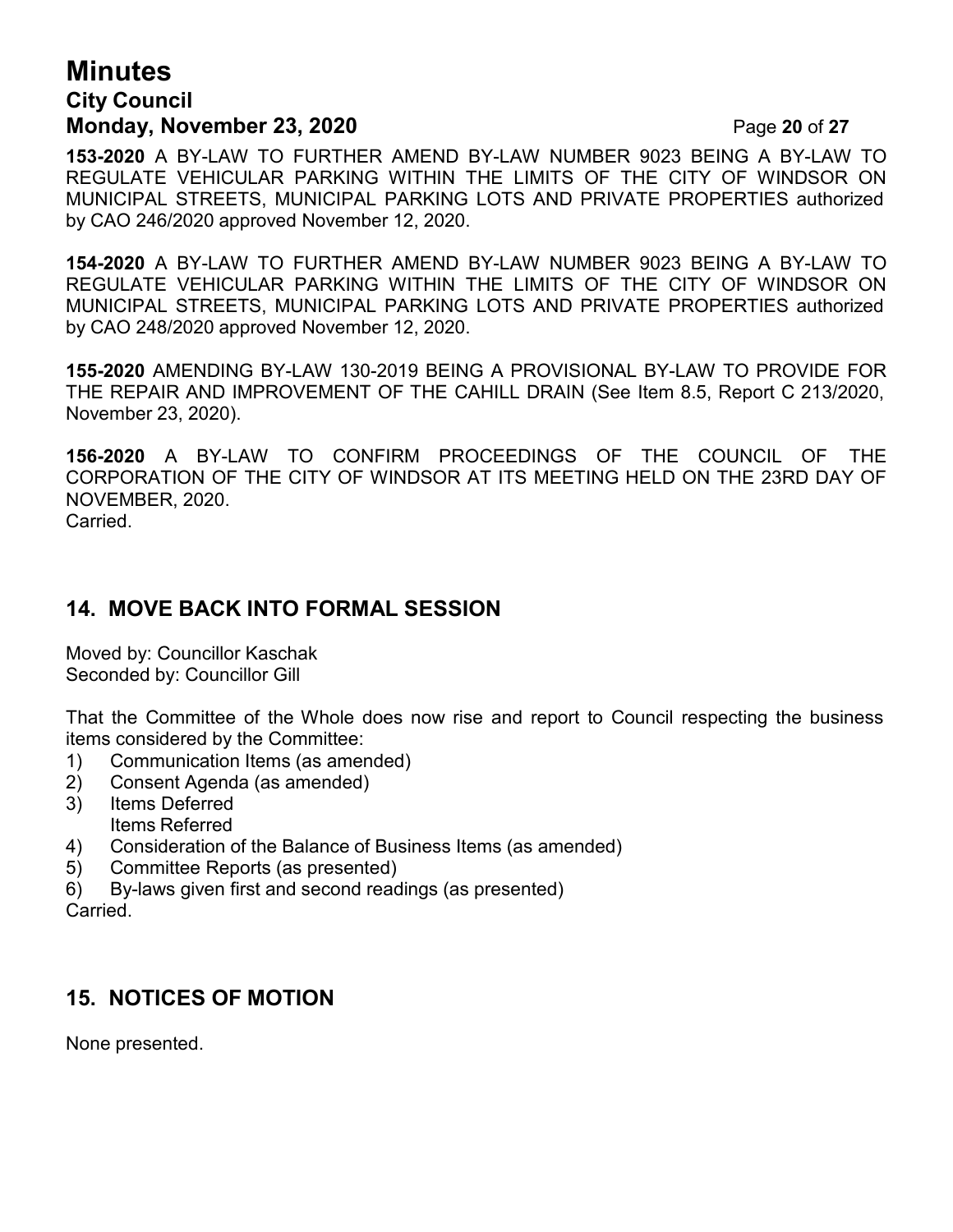## **Minutes City Council Monday, November 23, 2020 Page 21 of 27 16. THIRD AND FINAL READING OF THE BY-LAWS**

Moved by: Councillor McKenzie Seconded by: Councillor Morrison

That the By-law No. 130-2019 and By-laws No. 153 through 156-2020 having been read a first and second time be now read a third time and finally passed and That the Mayor and Clerk **BE AUTHORIZED** to sign and seal the same notwithstanding any contrary provision of the Council. Carried.

## **17. PETITIONS**

Moved by: Councillor Sleiman Seconded by: Councillor Bortolin

Decision Number: CR591/2020

That the petition presented by Councillor Kaschak regarding a complaint about the growth of cannabis for personal and medical use **BE RECEIVED** by the Clerk and the Clerk **BE DIRECTED** to forward the petition to the City Solicitor for the purpose of an examination of the requested works or undertakings; and further,

That the following Council Question by Councillor Kaschak **BE APPROVED**, and that Administration **BE DIRECTED** to proceed with the necessary actions to respond to the Council Question in the form of a written report, consistent with Council's instructions, and in accordance with Section 17.1 of the Procedure By-law 98-2011:

#### **Assigned to the City Solicitor**

Asks that Administration and Legal staff to prepare a report and enact a by-law in regards to odour nuisance. This specifically derives from a burgeoning community problem where substantial odours permeate through neighbourhoods when residents have been granted licenses from Health Canada to grow medical marijuana amounts along with personal amounts of marijuana. This now entitles up to 23 full size plants can be grown in yards that produce a pungent smell that affects many nearby residents quality of life. Working with the Federal Government who issue the licenses & potentially the provincial Ministry of the Environment will mean a cross jurisdiction by-law, but meaningful consultation with our counterparts as well in the County who have recently enacted or are working on similar bylaws to protect residents from odours of this kind will take place to ensure best practices.

Carried.

Clerk's File: ACO/13690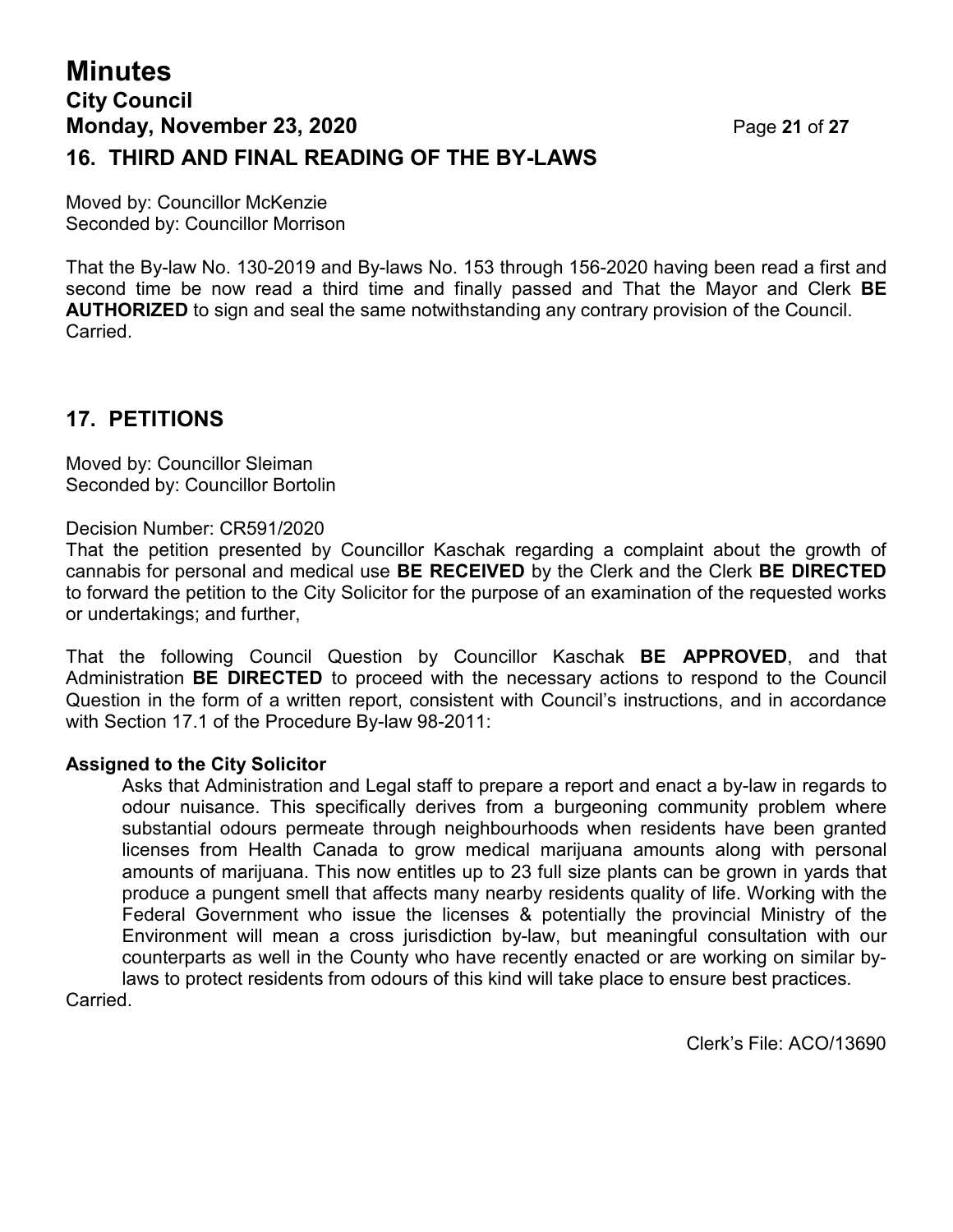**Minutes City Council Monday, November 23, 2020 Page 22 of 27 18. QUESTION PERIOD**

None registered.

## **21. ADJOURNMENT**

Moved by: Councillor Gignac Seconded by: Councillor Holt

That this Council meeting stand adjourned until the next regular meeting of Council or at the call of the Mayor. Carried.

Accordingly, the meeting is adjourned at 2:58 o'clock p.m.

Mayor

**City Clerk**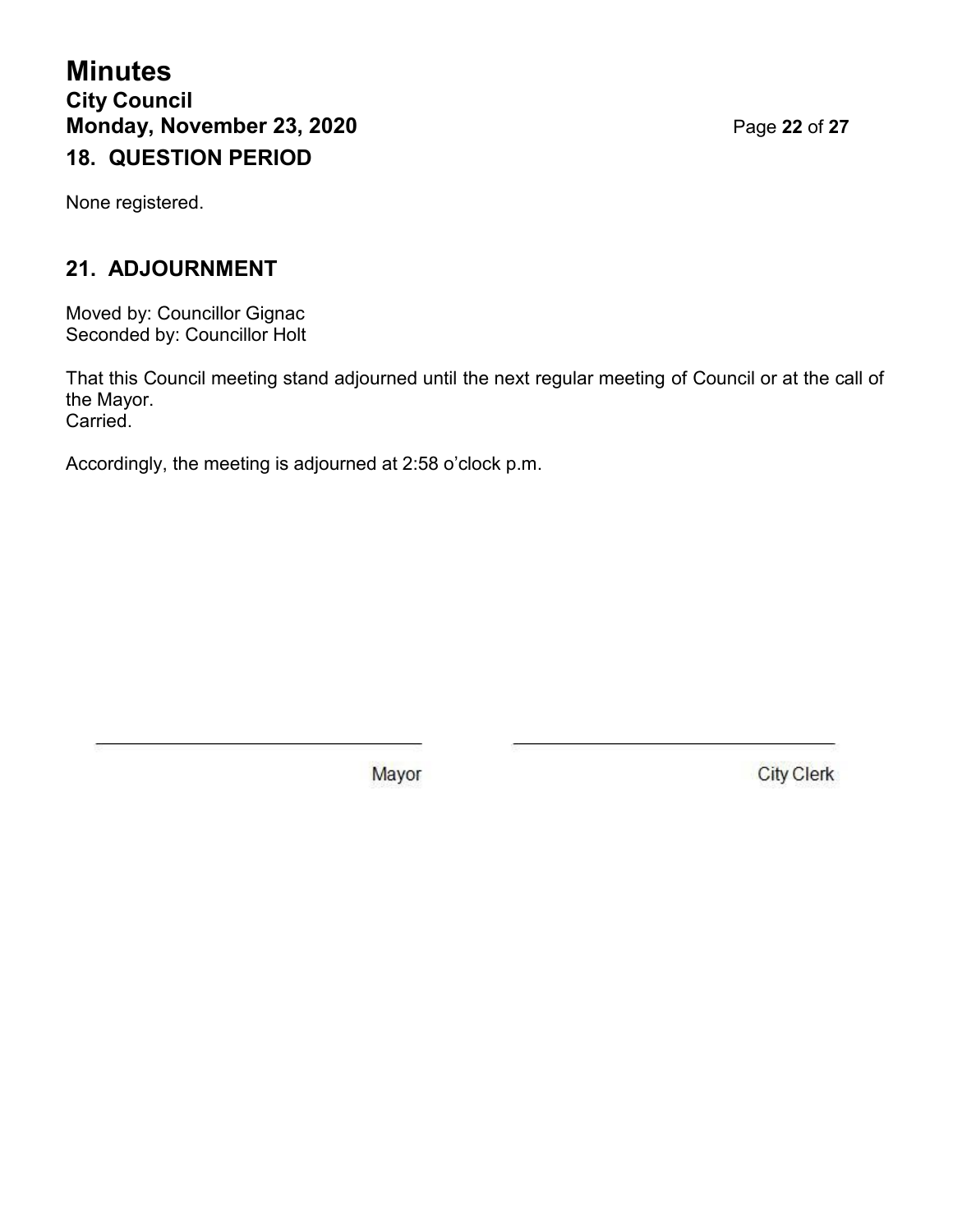## **Minutes City Council Monday, November 23, 2020 Page 23 of 27**

Adopted by Council at its meeting held November 23, 2020 (CR589/2020) SV/bm

#### **SPECIAL MEETING OF COUNCIL – IN CAMERA November 23, 2020**

**Members participating via electronic participation in accordance with Procedure By-law #98-2011 as amended, which allows for electronic participation during a declared emergency.**

#### **Meeting called to order at: 9:32 a.m.**

#### **Members in Attendance:**

Mayor D. Dilkens Councillor F. Francis Councillor F. Costante Councillor C. Holt Councillor R. Bortolin Councillor G. Kaschak Councillor J. Gignac Councillor K. McKenzie Councillor J. Morrison Councillor E. Sleiman Councillor J. Gill

#### **Also in attendance:**

- O. Colucci, Chief Administrative Officer
- J. Payne, Community Development and Health Commissioner and Corporate Leader Social Development, Health, Recreation and Culture
- M. Winterton, City Engineer and Corporate Leader Environmental Protection and **Transportation**
- S. Vlachodimos, Deputy City Clerk
- J. Mancina, Chief Financial Officer/City Treasurer and Corporate Leader Finance and **Technology**
- S. Askin-Hager, City Solicitor and Corporate Leader Economic Development and Public Safety
- J. Wilson, Commissioner, Parks, Recreation, Culture and Facilities
- A. Teliszewsky, Mayor's Chief of Staff
- T. Hunt, City Planner (Item 2)

**Verbal Motion is presented by Councillor Sleiman, seconded by Councillor Gill, to move in Camera for discussion of the following item(s):**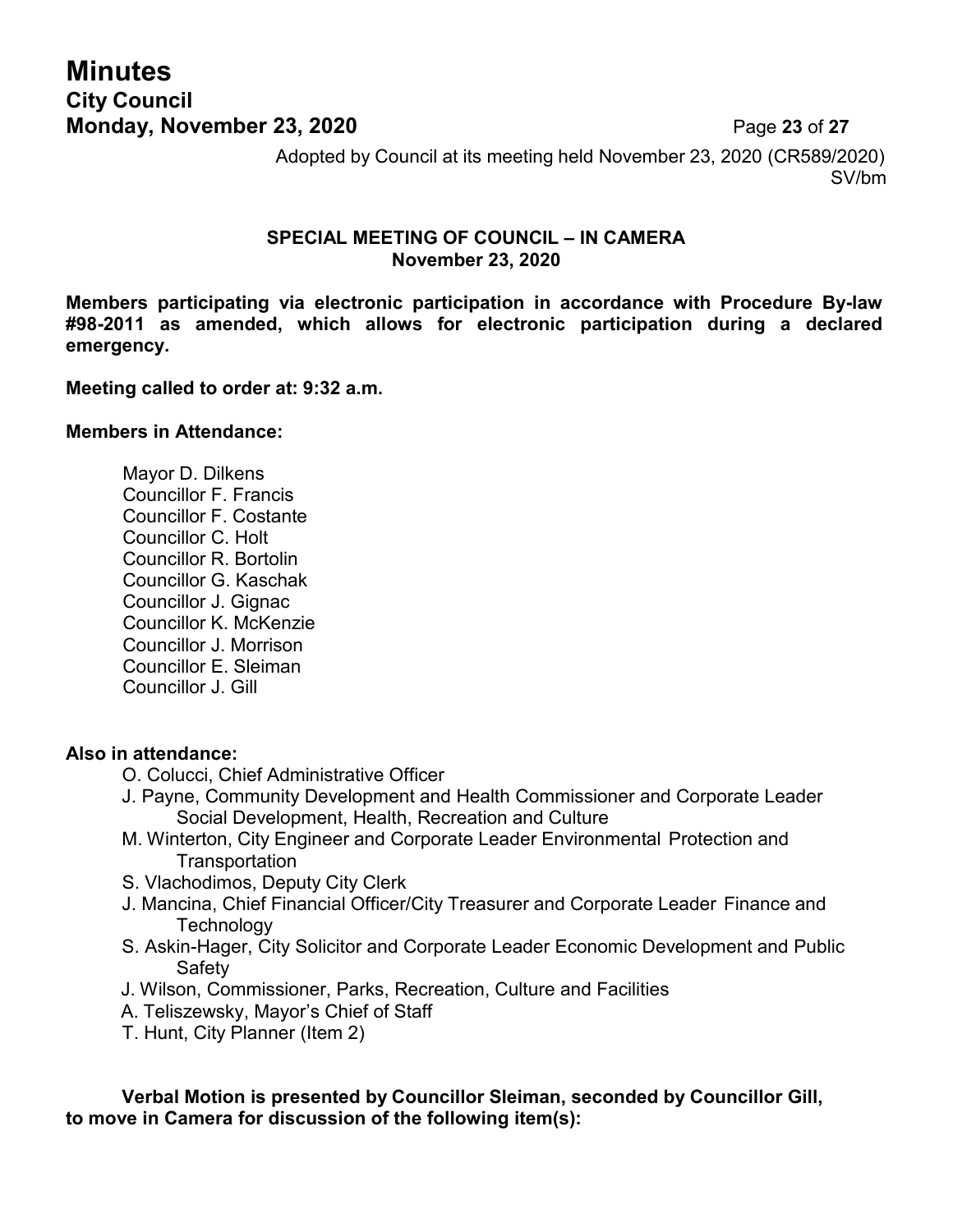# **Minutes City Council Monday, November 23, 2020 Page 24 of 27**

| Item No. | <b>Subject</b>                        | Section-<br><b>Pursuant to</b><br><b>Municipal Act,</b><br>2001, as<br>amended |
|----------|---------------------------------------|--------------------------------------------------------------------------------|
| 1.       | <b>Property matter – lease</b>        | 239(2)(c)                                                                      |
| 2.       | Property matter – sale of land        | 239(2)(c)                                                                      |
| 3.       | Property matter – sale of land        | 239(2)(c)                                                                      |
| 4.       | Property matter – acquisition of land | 239(2)(c)                                                                      |

**Motion Carried.**

#### **Declarations of Pecuniary Interest:**

None disclosed

**Discussion on the items of business. (Items 1, 2, 3 and 4)**

#### **Verbal Motion is presented by Councillor Gignac, seconded by Councillor Bortolin, to move back into public session.**

**Motion Carried.**

#### **\*\*SEE NOTE BELOW**

**Moved by Councillor Kaschak, seconded by Councillor Morrison, THAT the Clerk BE DIRECTED to transmit the recommendation(s) contained in the report(s) discussed at the In-Camera Council Meeting held November 23, 2020 directly to Council for consideration at the next Regular Meeting.**

1. That the recommendation contained in the in-camera report from the Manager of Real Estate Services, City Solicitor and Corporate Leader Economic Development and Public Safety, Commissioner Parks, Recreation, Culture and Facilities and Chief Financial Officer/City Treasurer and Corporate Leader Finance and Technology respecting a property matter – lease **BE APPROVED**.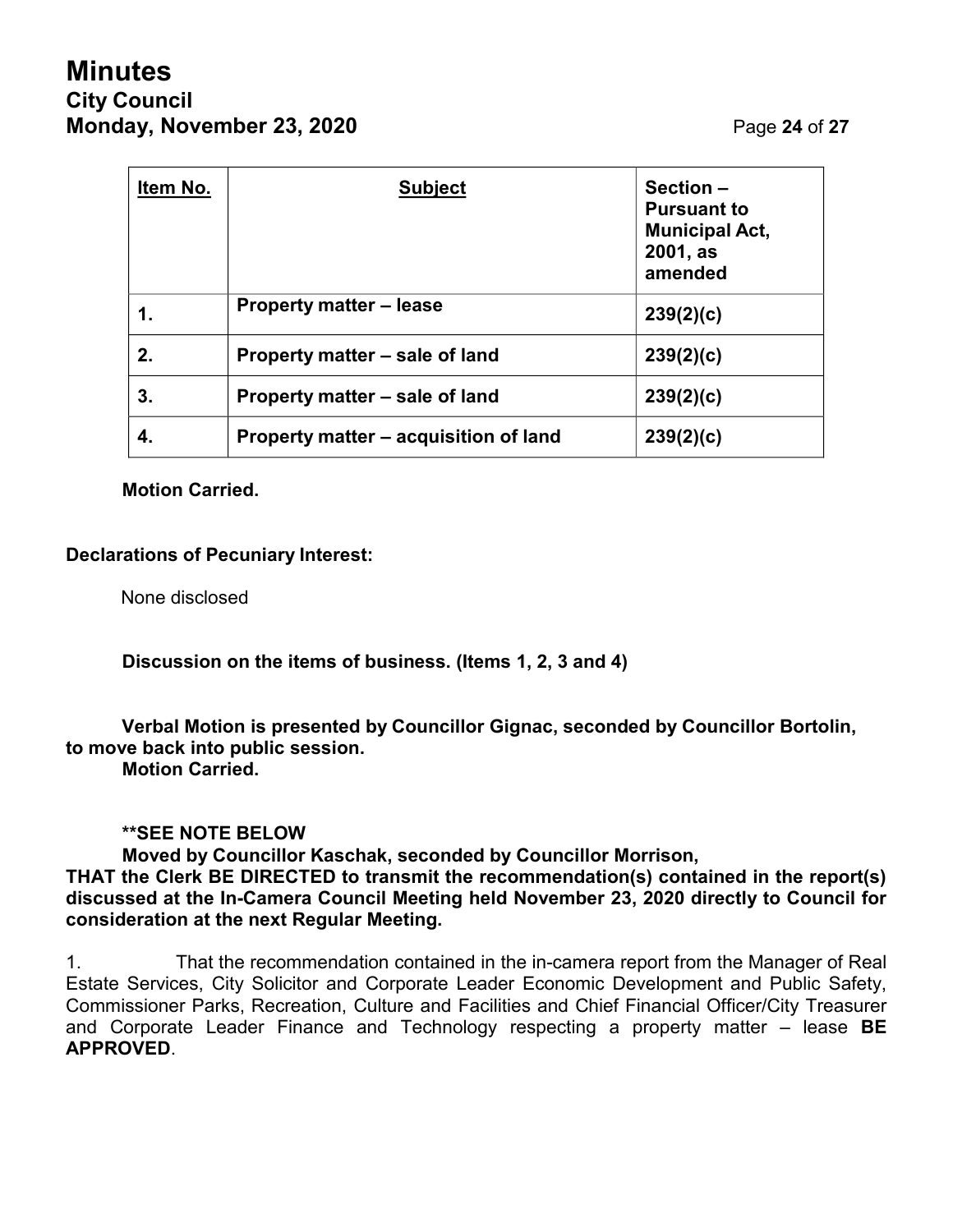## **Minutes City Council Monday, November 23, 2020 Page 25 of 27**

2. That the recommendation contained in the in-camera report from the Manager of Real Estate Services, City Solicitor and Corporate Leader Economic Development and Public Safety, City Planner and Chief Financial Officer/City Treasurer and Corporate Leader Finance and Technology respecting a property matter – sale of land **BE APPROVED.**

3. That the recommendation contained in the in-camera report from the Acting Lease Administrator, Manager of Real Estate Services, City Solicitor and Corporate Leader Economic Development and Public Safety and Chief Financial Officer/City Treasurer and Corporate Leader Finance and Technology respecting a property matter – sale of land **BE APPROVED.**

4. That the recommendation contained in the in-camera report from the, Manager of Real Estate Services, City Solicitor and Corporate Leader Economic Development and Public Safety, City Engineer and Corporate Leader Environmental Protection and Transportation and Chief Financial Officer/City Treasurer and Corporate Leader Finance and Technology respecting a property matter – sale of land **BE APPROVED.**

#### **Motion Carried.**

**Moved by Councillor Costante, seconded by Councillor McKenzie, That the special meeting of council held November 23, 2020 BE ADJOURNED. (Time: 10:05 a.m.) Motion Carried.**

**\*\*CLERK'S NOTE: The transmittal motion and final votes were held in the open session of Council on November 23, 2020.**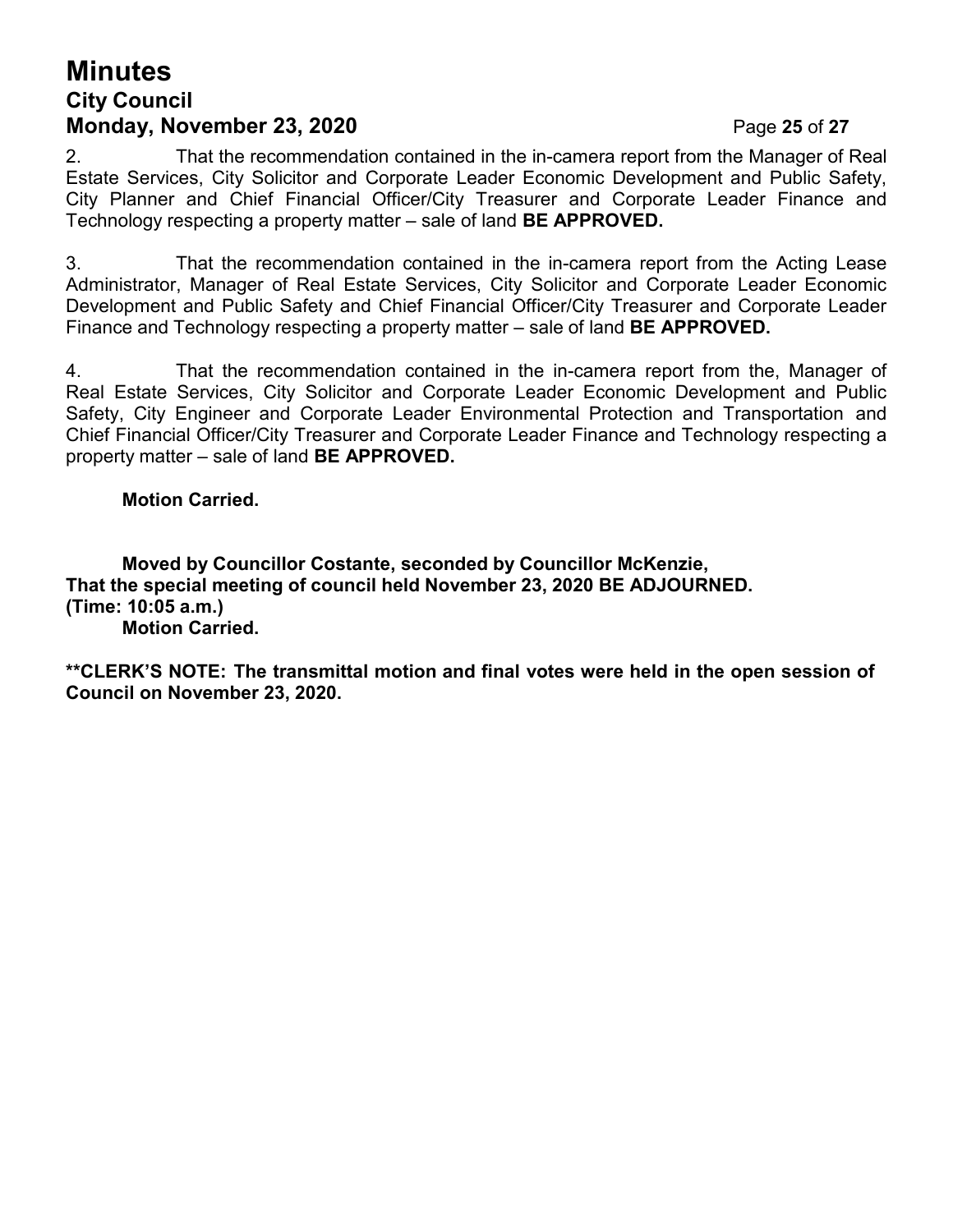# **Minutes City Council**

**Monday, November 23, 2020 Page 26 of 27** Adopted by Council at its meeting held November 23, 2020 (CR590/2020) SV/bm Windsor, Ontario, November 23, 2020

#### **REPORT OF THE STRIKING COMMITTEE of its meeting held November 23, 2020**

**Members participating via electronic participation in accordance with Procedure By-law #98- 2011 as amended, which allows for electronic participation during a declared emergency.**

**PRESENT:** Mayor D. Dilkens Councillor F. Francis Councillor G. Kaschak Councillor K. McKenzie Councillor J. Morrison Councillor F. Costante Councillor R. Bortolin Councillor E. Sleiman Councillor J. Gignac Councillor Holt Councillor Gill

#### **Also in attendance:**

- O. Colucci, Chief Administrative Officer
- J. Payne, Community Development and Health Commissioner and Corporate Leader Social Development, Health, Recreation and Culture
- M. Winterton, City Engineer and Corporate Leader Environmental Protection and **Transportation**
- S. Vlachodimos, Deputy Clerk
- J. Mancina, Chief Financial Officer/City Treasurer and Corporate Leader Finance and **Technology**
- S. Askin Hager, City Solicitor and Corporate Leader Economic Development and Public **Safety**
- J. Wilson, Commissioner Parks, Recreation, Culture and Facilities
- A. Teliszewsky, Mayor's Chief of Staff